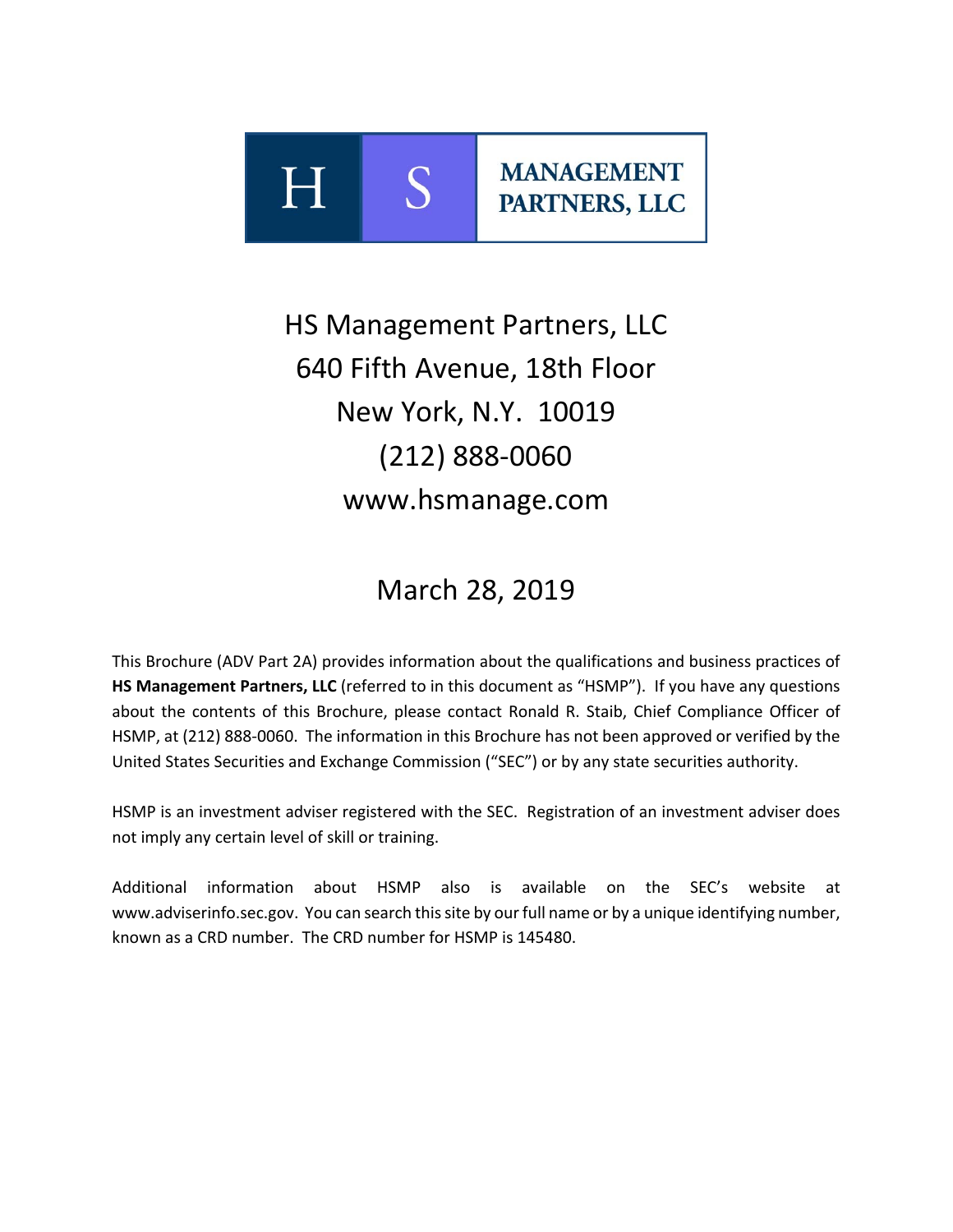#### **Item 2 — Material Changes**

When we use "HSMP" or "Firm" or "we" or "us" or "our" in this Brochure, we are referring to HS Management Partners, LLC.

We have enhanced and reorganized much of the disclosure in this Brochure to provide immaterial clarifications and more detailed information in some cases, to make the entire Brochure easier to read and understand in general, and to update some disclosures. Considering the extent of the changes, we urge all readers, including those readers familiar with our previous versions, to carefully review this entire Brochure.

This section discusses only noteworthy changes since the last annual update of this Brochure, which took place on March 28, 2018 (the following list is not comprehensive as this Brochure includes many changes not mentioned below):

- Item 4 (Advisory Business) contains additional information regarding our sole investment strategy and our advisory services on a discretionary basis and through model portfolio arrangements. It discloses the conflicts of interests associated with seeking to invest discretionary clients, and recommending that model portfolio clients, be invested in the same names and in similar percentage weights, to the extent possible considering client restrictions and other factors. It provides a breakdown of our assets in two separate categories (assets under management and assets under advisement) and addresses the treatment of unsupervised assets.
- **Item 5** (Fees and Compensation) expands the disclosure related to the payment of our advisory fees in connection with direct debit, reviewing our fee invoices, and raising cash in an account to process our fees. It also notes some custodial, transactional and other fees that our clients may or will likely have to pay in addition to our investment advisory fees.
- **Item 7** (Types of Clients) provides information related to our model portfolio arrangements.
- **Item 8** (Method of Analysis, Investment Strategy, and Risk of Loss) contains a more thorough explanation of our investment strategy and approach, and the material risks applicable to our investment strategy and business, particularly as to cybersecurity risk, equity securities risk, foreign security risk, material non‐public information risk, and legal, tax and regulatory risk.
- **Item 11** (Code of Ethics, Participation or Interest in Client Transactions, and Personal Trading) discloses the conflicts of interest associated with managing discretionary accounts, including the accounts of our employees and their family members, and providing model portfolios on a non‐ discretionary basis under our sole investment strategy.
- **Item 12** (Brokerage Practices) expands the disclosure of our soft-dollar practices particularly as to proprietary soft dollars, commission sharing arrangements, and how certain clients do not contribute to soft-dollar payments but benefit from soft dollars. It also provides additional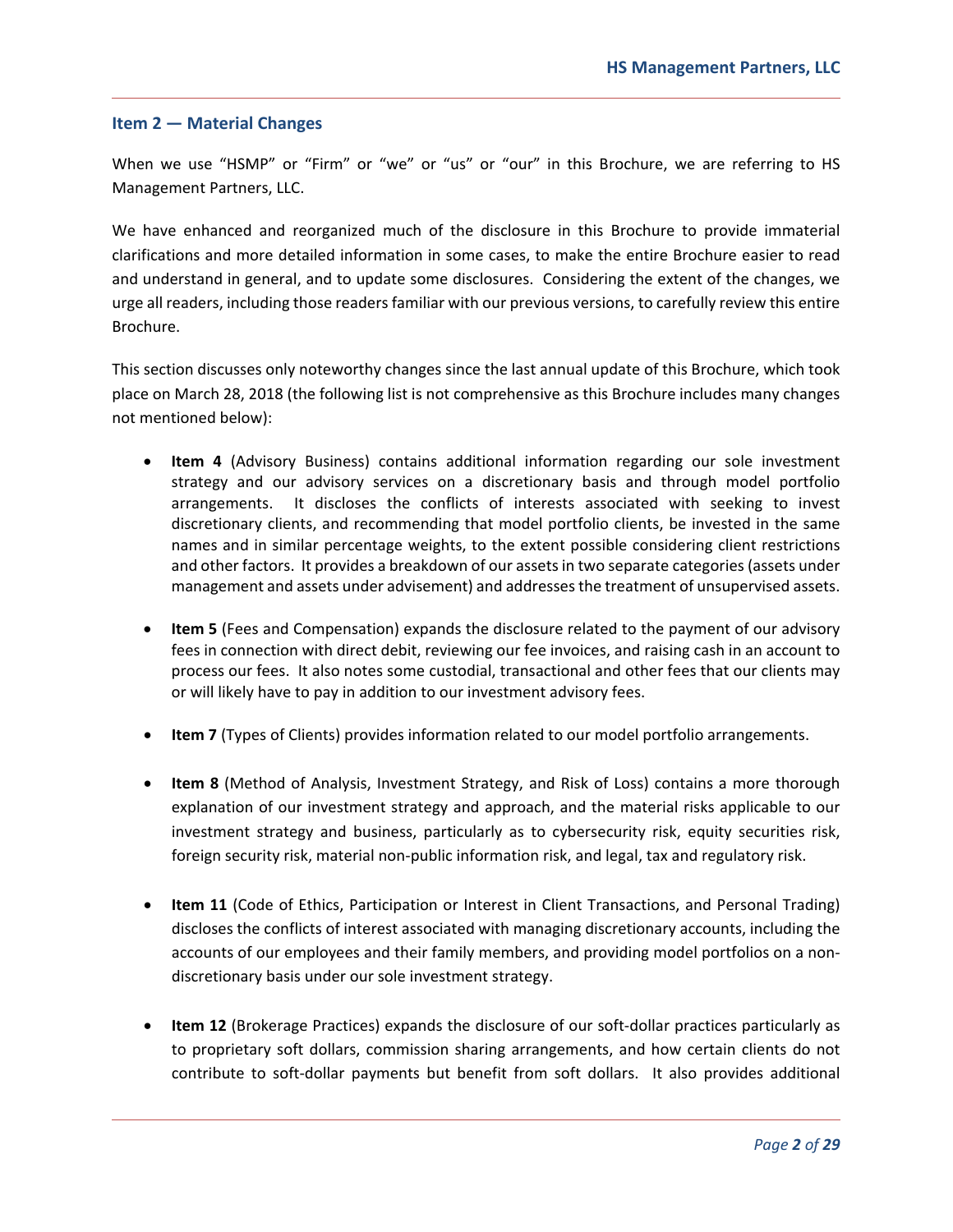information regarding our trade process, aggregation and allocation practices, and contains more detail on our trade error correction policy.

- **Item 15** (Custody) notes that we do not accept disbursement authority beyond that needed for trading and settlement delivery versus payment, and to direct debit our investment advisory fees.
- **Item 16** (Investment Discretion) addresses our discretionary and non-discretionary services.
- Item 17 (Voting Client Securities) clarifies our position with respect to class actions and other legal matters.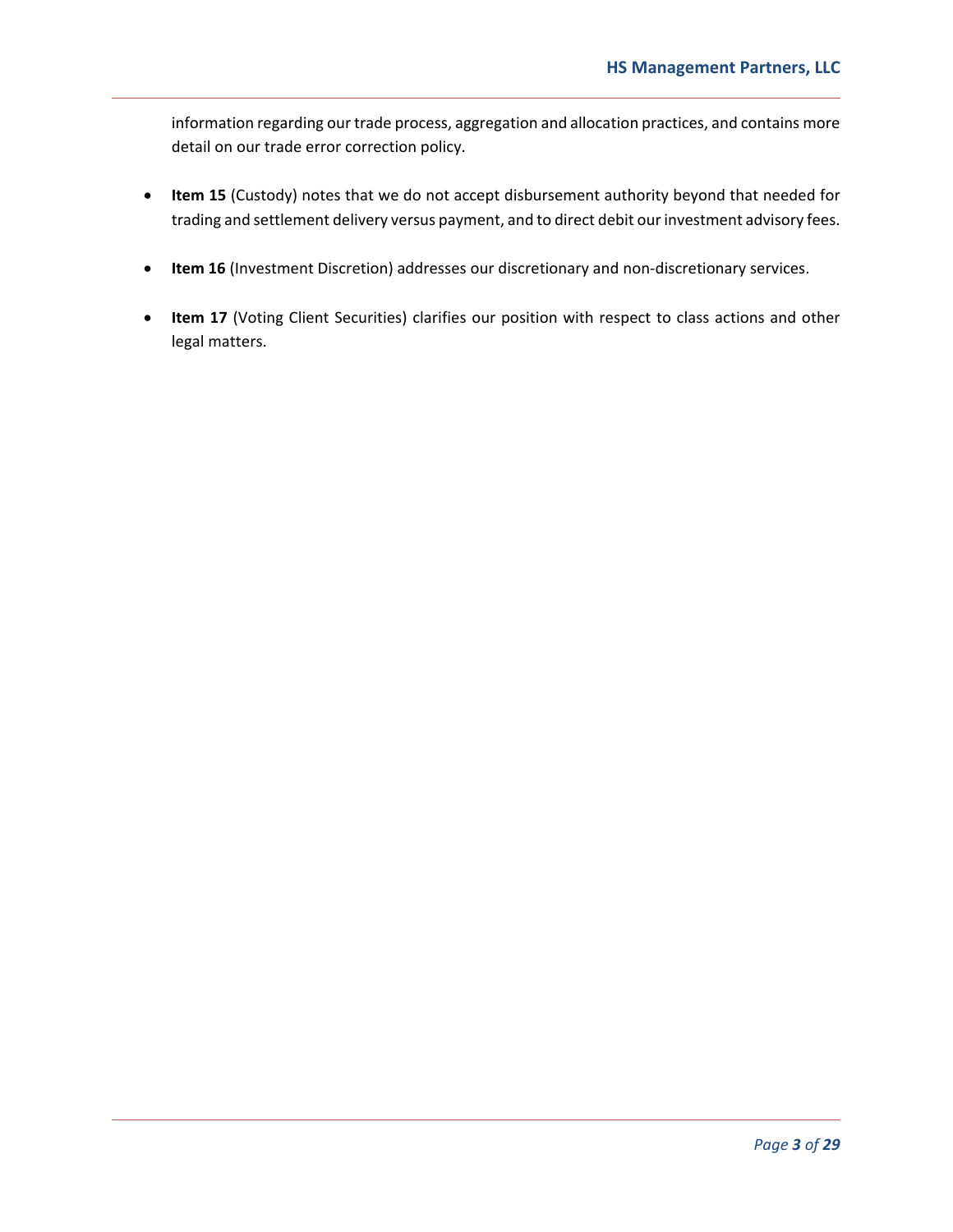# **Table of Contents**

| <b>Item</b><br><b>Number</b> | <b>Item</b>                                                                                                                                                                                                                                                                                                                                                                                                                                                                                                                              | Page |
|------------------------------|------------------------------------------------------------------------------------------------------------------------------------------------------------------------------------------------------------------------------------------------------------------------------------------------------------------------------------------------------------------------------------------------------------------------------------------------------------------------------------------------------------------------------------------|------|
| 1.                           | <b>Cover Page</b>                                                                                                                                                                                                                                                                                                                                                                                                                                                                                                                        |      |
| 2.                           | <b>Material Changes</b>                                                                                                                                                                                                                                                                                                                                                                                                                                                                                                                  | 02   |
| 3.                           | <b>Table of Contents</b>                                                                                                                                                                                                                                                                                                                                                                                                                                                                                                                 | 04   |
| 4.                           | <b>Advisory Business</b>                                                                                                                                                                                                                                                                                                                                                                                                                                                                                                                 | 05   |
| 5.                           | Fees and Compensation <b>Example 2018</b> 2019 2019 2019 2021 21:00:00 21:00:00 21:00:00 21:00:00 21:00:00 21:00:00 21:00:00 21:00:00 21:00:00 21:00:00 21:00:00 21:00:00 21:00:00 21:00:00 21:00:00 21:00:00 21:00:00 21:00:00 21:                                                                                                                                                                                                                                                                                                      | 08   |
| 6.                           | Performance-Based Fees and Side-By-Side Management <b>Entire Act 2018</b>                                                                                                                                                                                                                                                                                                                                                                                                                                                                | 11   |
| 7.                           | Types of Clients <b>Commission Commission Commission</b>                                                                                                                                                                                                                                                                                                                                                                                                                                                                                 | 11   |
| 8.                           | Methods of Analysis, Investment Strategy and Risk of Loss <b>Election</b> 2016                                                                                                                                                                                                                                                                                                                                                                                                                                                           | 11   |
| 9.                           | Disciplinary Information <b>Election</b> 2014 12:00 12:00 12:00 12:00 12:00 12:00 12:00 12:00 12:00 12:00 12:00 12:00 12:00 12:00 12:00 12:00 12:00 12:00 12:00 12:00 12:00 12:00 12:00 12:00 12:00 12:00 12:00 12:00 12:00 12:00 1                                                                                                                                                                                                                                                                                                      | 15   |
| 10.                          | Other Financial Industry Activities and Affiliations                                                                                                                                                                                                                                                                                                                                                                                                                                                                                     | 16   |
| 11.                          | Code of Ethics, Participation or Interest in Client<br>Transactions, and Personal Trading<br>$\begin{minipage}{0.5\textwidth} \begin{tabular}{ l l l } \hline \multicolumn{1}{ l l l } \hline \multicolumn{1}{ l l } \multicolumn{1}{ l } \multicolumn{1}{ l } \multicolumn{1}{ l } \multicolumn{1}{ l } \multicolumn{1}{ l } \multicolumn{1}{ l } \multicolumn{1}{ l } \multicolumn{1}{ l } \multicolumn{1}{ l } \multicolumn{1}{ l } \multicolumn{1}{ l } \multicolumn{1}{ l } \multicolumn{1}{ l } \multicolumn{1}{ l } \multicolumn$ | 16   |
| 12.                          | Brokerage Practices <b>with the contract of the contract of the contract of the contract of the contract of the contract of the contract of the contract of the contract of the contract of the contract of the contract of the </b>                                                                                                                                                                                                                                                                                                     | 17   |
| 13.                          | <b>Review of Accounts</b><br>$\begin{bmatrix} 1 & 0 & 0 & 0 \\ 0 & 0 & 0 & 0 \\ 0 & 0 & 0 & 0 \\ 0 & 0 & 0 & 0 \\ 0 & 0 & 0 & 0 & 0 \\ 0 & 0 & 0 & 0 & 0 \\ 0 & 0 & 0 & 0 & 0 \\ 0 & 0 & 0 & 0 & 0 \\ 0 & 0 & 0 & 0 & 0 & 0 \\ 0 & 0 & 0 & 0 & 0 & 0 \\ 0 & 0 & 0 & 0 & 0 & 0 & 0 \\ 0 & 0 & 0 & 0 & 0 & 0 & 0 \\ 0 & 0 & 0 & 0 & 0 & 0 & 0 \\ 0 & 0 & $                                                                                                                                                                                 | 24   |
| 14.                          | Client Referrals and Other Compensation <b>Engineering and Structure Compensation</b>                                                                                                                                                                                                                                                                                                                                                                                                                                                    | 25   |
| 15.                          |                                                                                                                                                                                                                                                                                                                                                                                                                                                                                                                                          | 25   |
| 16.                          |                                                                                                                                                                                                                                                                                                                                                                                                                                                                                                                                          | 26   |
| 17.                          |                                                                                                                                                                                                                                                                                                                                                                                                                                                                                                                                          | 27   |
| 18.                          | <b>Financial Information</b>                                                                                                                                                                                                                                                                                                                                                                                                                                                                                                             | 29   |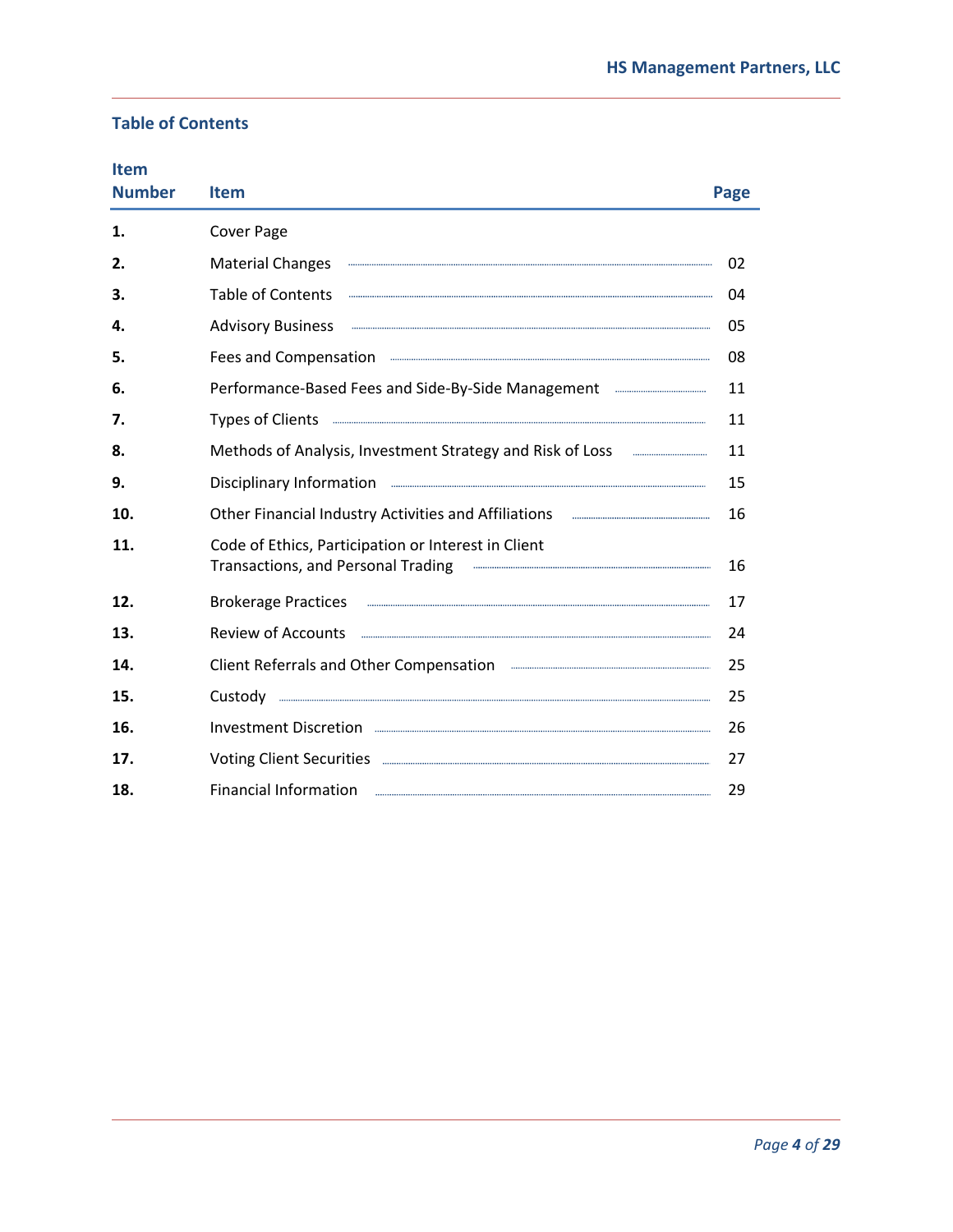#### **Item 4 — Advisory Business**

HS Management Partners, LLC is registered with the SEC as an investment adviser under the Investment Advisers Act of 1940 ("Advisers Act"). SEC registration does not imply a certain level of skill or training. The Firm's SEC registration became effective as of October 25, 2007. HSMP is structured as a limited liability company governed under Delaware law. Our sole office location is in New York City, at the address indicated on the cover page. We are an independent investment adviser and do not have any parent, subsidiary or affiliated entities.

Harry Segalas (Managing Partner & Chief Investment Officer) established HSMP in June 2007. In October 2007, David Altman (Partner & Director of Research), Greg Nejmeh (Partner & President) and Bart Buxbaum (Partner & Director of Client Service) joined the Firm as partners. HSMP's four partners independently capitalized the Firm. Harry Segalas and David Altman each own over 25% of the Firm but no one partner owns a majority stake.

#### *Investment Strategy*

HSMP offers one sole investment strategy: HSMP Concentrated Quality Growth Equity strategy. Through our strategy, we aim to build a concentrated portfolio of 20 to 25 companies that we believe possess the characteristics that we value: (1) good, quality business with a sound fundamental basis; (2) positive, albeit reasonably attainable, long-term, future earnings/cash flow growth potential; and (3) an attractive valuation/stock price. Our investment advice is limited to domestic and foreign equity securities of publicly traded companies, typically in the form of domestic common stocks, foreign ordinary shares, and American Depository Receipts, traded on exchanges or over-the-counter markets. Cash is not a major component of our investment strategy and we aim to keep clients' capital nearly fully invested. Please refer to Item 8 for a description of our investment strategy and process.

Under our strategy we provide investment advice on a discretionary basis (we make all the investment decisions and trade the accounts) and also on a non-discretionary basis in the form of model portfolio recommendations (we do not make the final investment decisions nor trade the accounts) as further described below. We typically seek to invest our discretionary clients, and recommend that model portfolio clients be invested, in the same names and in similar percentage weights with the goal of minimizing dispersion and providing similar investment results across accounts over time. However, this is not always possible as the implementation of our investment strategy for our discretionary clients depends on several factors as further noted below, and in the case of model portfolio clients, we have no control over the implementation of our strategy.

We consider client restrictions on a case-by-case basis while reserving the right to accept or reject them in our sole discretion. We generally accept client restrictions that we deem reasonable in light of our strategy, internal investment guidelines, and operational setup; and reject client restrictions that we deem detrimental to the implementation of our investment strategy, or that significantly deviate from our internal guidelines, or that we find operationally burdensome. Restrictions must be submitted to us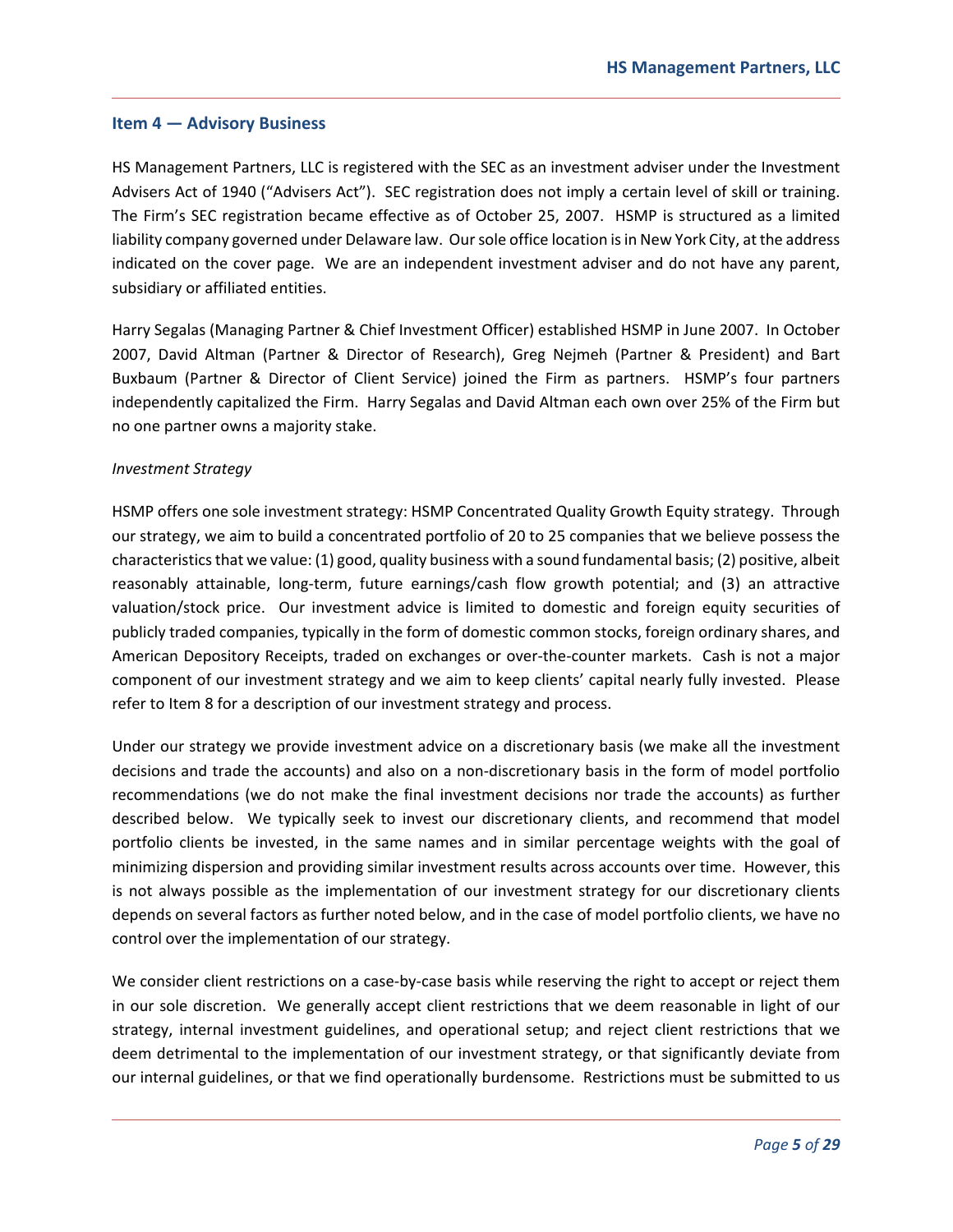in writing and clients are responsible for notifying us of any changes to their restrictions. We reserve the right to reject or close a client account for any reason, including a client imposing restrictions that we believe we cannot satisfactorily accommodate.

We do not advise clients on their overall financial plan, but solely advise clients as to the portion of their assets for which we have been given discretionary management, or have been hired to provide model portfolio recommendations, in accordance with our investment strategy. Further, we do not take into consideration clients' assets or investments outside of those assigned to our management or our recommendation. The decision to engage our advisory services is that of the client and/or the client's investment adviser or consultant, and therefore it is up to each client and/or investment adviser or consultant to determine whether HSMP's investment strategy is appropriate for the client's specific situation upon considering our strategy and its implementation, and the associated investment risks (please refer to Item 8 for more information related to our investment strategy and some material risks associated with it and with our business).

#### *Discretionary Investment Advisory Services*

HSMP manages investment advisory accounts for various types of clients on a discretionary basis. In these cases, we make all the investment decisions and trade the accounts without consulting with clients. HSMP does not manage any investment advisory account on a non-discretionary basis—where we would be required to obtain approval of our investment recommendations from clients prior to arranging or effecting the corresponding trade.

As previously noted, the implementation of our investment strategy for our discretionary clients depends on several factors, in addition to client restrictions. These factors include the type and size of the account, the timing and market conditions at the account's inception and subsequent contributions or withdrawals, the timing and terms of trade execution orders, and a client's directed brokerage and commission recapture instructions. Therefore, the holdings and performance of a discretionary client's account can deviate from that of other discretionary client accounts (even different accounts of the same client) that we also manage in accordance with our sole investment strategy.

It is possible that our discretionary clients, which include our employees and their family members, will compete in the market against model portfolio clients to buy or sell the same securities, in the same or different sides of a transaction, which can impact the pricing and liquidity of the securities adversely or favorably to our discretionary clients or model portfolio clients, depending on market conditions and the circumstances surrounding a trade order. In addition, in terms of confidentiality, model portfolio recipients have access to the securities and percentage weights that we are generally recommending for all clients at the time we submit each model portfolio.

Please refer to Item 7 for a description of the types of clients to which we provide discretionary advisory services. Please also see below for a description of conflicts of interests associated with offering advisory services in a discretionary and non-discretionary basis under our sole investment strategy.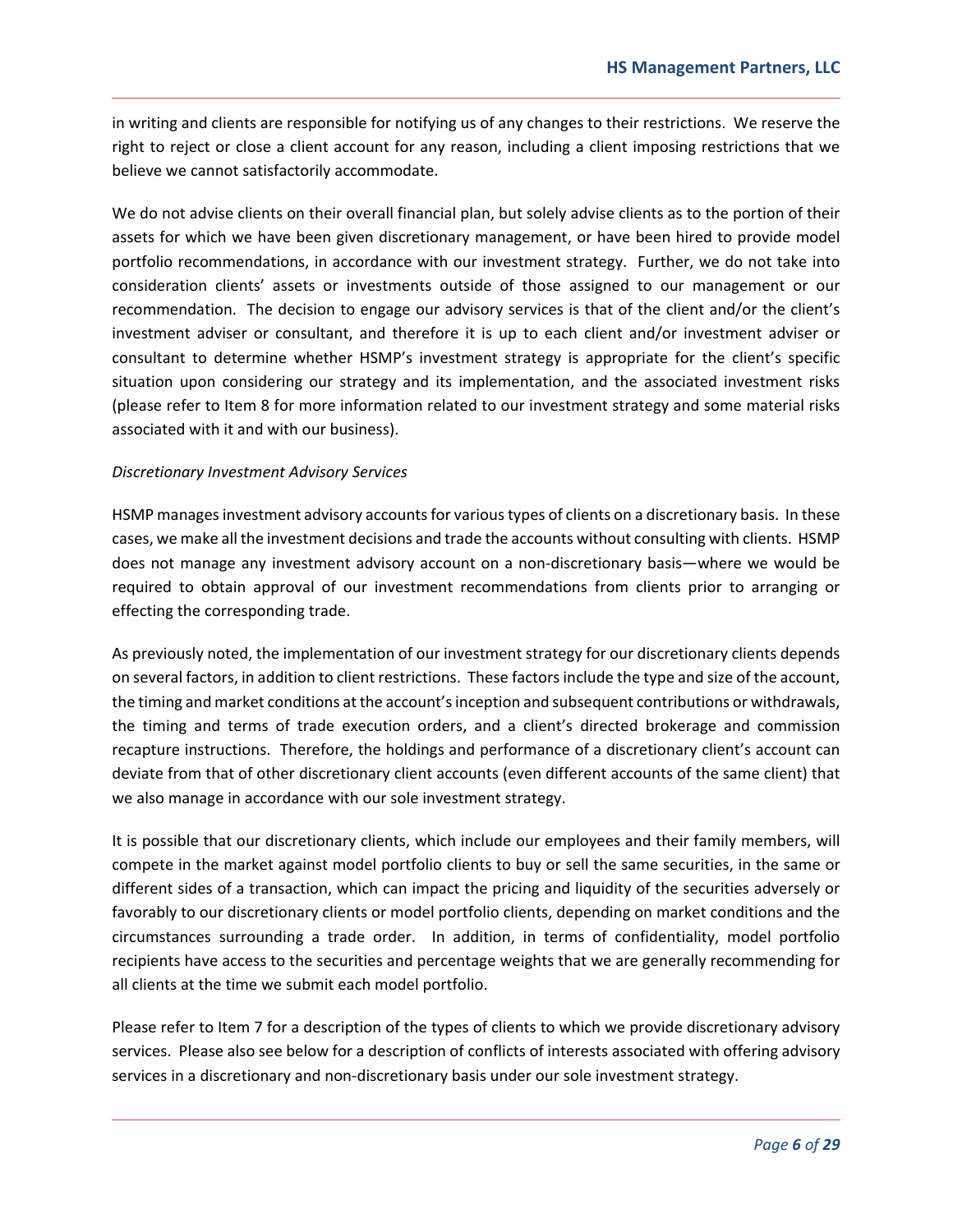#### *Non‐Discretionary Investment Advisory Services — Model Portfolios*

HSMP provides non‐discretionary investment recommendations, in the form of model portfolios for use in multimanager products, under its sole investment strategy. In these cases, HSMP acts as a sub-adviser, but we do not exercise final investment discretion or trade the accounts. The decision to implement (fully, partially or not at all) our model portfolio recommendations remains with the adviser to whom we submit the model portfolio and/or the model portfolio client, and we have no control over the implementation of model portfolios, nor do we monitor nor are informed of the investment decisions or trading made in this regard. We submit model portfolios typically once a week at the end of a trading date, unless agreed otherwise.

Managing accounts on a discretionary basis, including the accounts of our employees and their family members, while recommending that model portfolio clients invest in the same securities in the same or similar weights creates a potential conflict of interest in that we are incentivized to favor our discretionary clients over model portfolio clients because (1) our discretionary clients either are subject to higher fee schedules than our model portfolio arrangements or include our partners and employees and their family members, and (2) we report on the performance of our discretionary clients while the performance of model portfolio clients is not attributable to us. In addition and as previously noted, it is possible that model portfolio clients will compete in the market against our discretionary clients to buy or sell the same securities, in the same or different sides of a transaction, which can impact the pricing and liquidity of the securities adversely or favorably to model portfolio clients or our discretionary clients, depending on market conditions and the circumstances surrounding a trade order. We aim to mitigate potential conflicts of interest between our discretionary clients and model portfolio clients by complying with our investment guidelines and trading procedures in the case of discretionary clients, as well as the investment guidelines and operational procedures for submission of model portfolios (though it should be noted that we have no control over the implementation or trading of model portfolios).

#### *Assets*

As of December 31, 2018, HSMP managed or provided investment recommendations for the following assets:

|                                                      | U.S. Dollar Amount |
|------------------------------------------------------|--------------------|
| Assets under Management - Discretionary <sup>1</sup> | \$3,145,290,724    |
| Assets under Advisement <sup>2</sup>                 | \$27,665,361       |
| <b>Total Assets</b>                                  | \$3,972,956,085    |

<sup>1</sup> These are our regulatory assets under management as reported in Item 5.F. of our Form ADV Part 1A. We managed these assets on a discretionary basis. We do not manage any assets on a non-discretionary basis.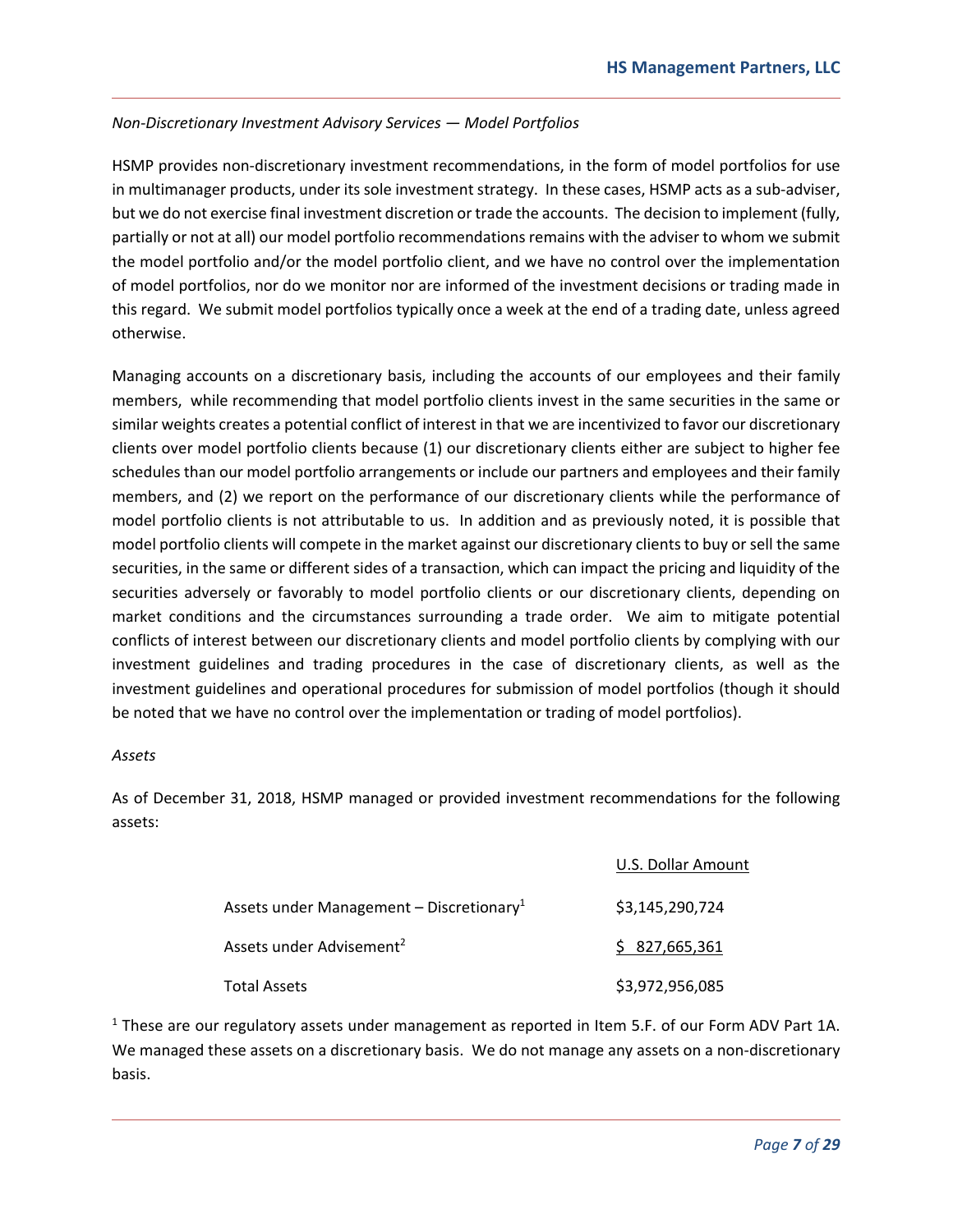$2$  These refer to the assets for which we provided investment recommendations in the form of model portfolios as reported to us by the corresponding advisers to which we delivered the model portfolios.

As an accommodation to certain clients, we can permit them to keep unsupervised assets in the same custodial account under our management but reserve the right to rescind this accommodation at any time. Unsupervised assets are those for which we do not provide advisory services of any kind, either of a discretionary or non‐discretionary nature. We do not charge an advisory fee on unsupervised assets, nor include them in the account assets under management or account performance. Unsupervised assets can include cash we set aside in a client account to process a client's withdrawal request, as well as a client contribution in either cash (awaiting client confirmation that it is for our investment) or securities (until we agree with the client to convert them to cash for our investment with the understanding that we are not responsible for the price obtained on the sale). They can also include dividends paid by portfolio holdings where the client has instructed us not to reinvest said dividends, setting them aside for future distribution (we do not treat dividend accruals as unsupervised assets for any client as we believe that dividend accruals are the result of our investment management). We consider all earnings on unsupervised assets, such as interest income and dividends, as available to us for our discretionary investment, unless specifically agreed otherwise with a client.

HSMP does not participate in, or offer, wrap fee programs.

## **Item 5 — Fees and Compensation**

We charge our clients an investment advisory fee based on a percentage of an account's assets under management or under advisement in the case of model portfolios. Fees are structured with tiered rates that have the effect of applying different rates to different portions of the account's assets, so that both the effective annual blended and actual fee rates decrease (or increase) as assets in the account increase (or decrease).

#### *Investment Advisory Fees*

The following is our current standard fee schedule for our discretionary clients, which became effective on January 1, 2014 (other investment advisers may charge higher or lower fees):

| For a \$10 million account size      |                   |  |  |
|--------------------------------------|-------------------|--|--|
| Account's Assets Under Management    | Annual Percentage |  |  |
| First \$25 million                   | 0.90%             |  |  |
| Next \$25 million                    | 0.70%             |  |  |
| Additional amounts over \$50 million | 0.50%             |  |  |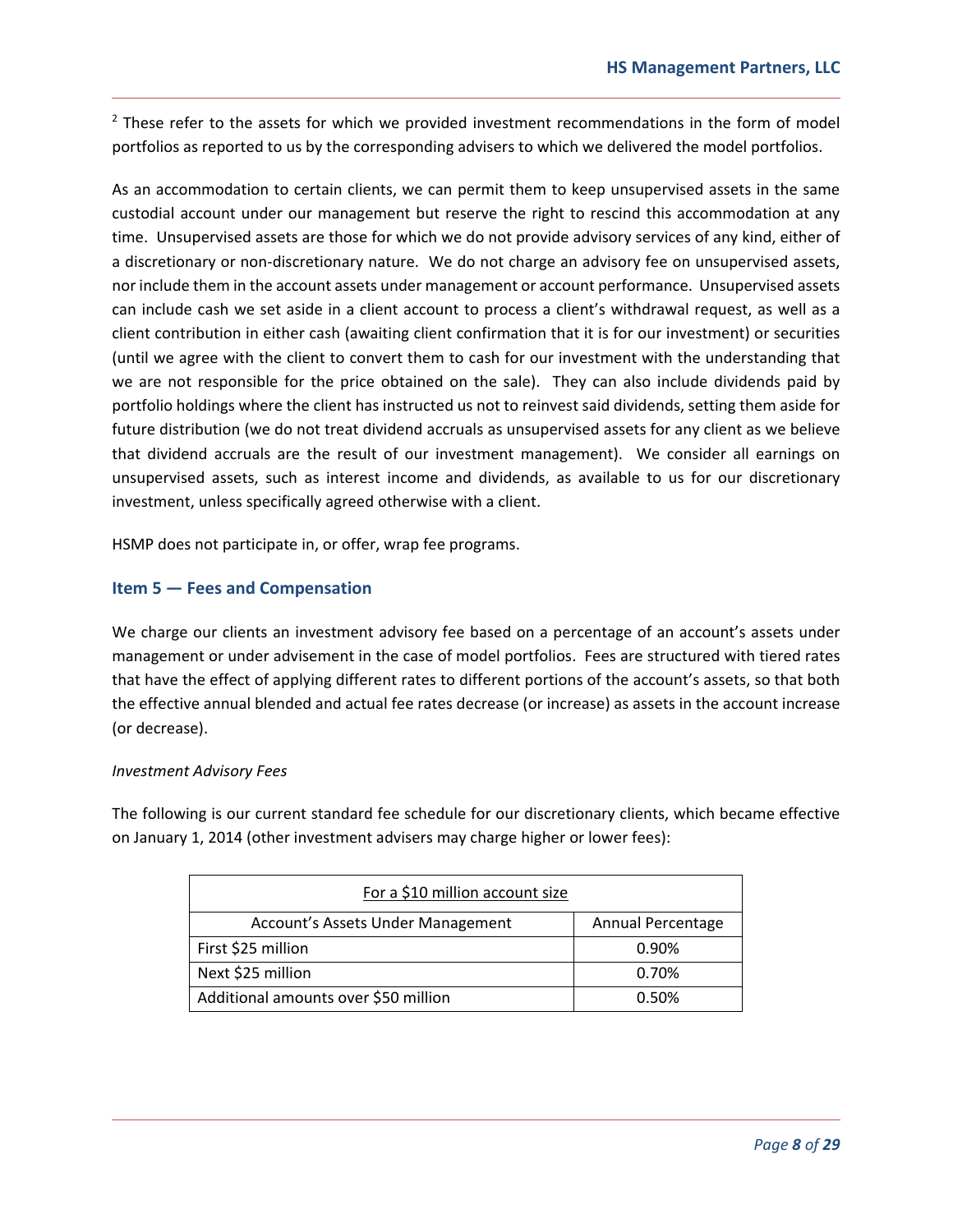## For accounts less than \$10 million

The annual advisory fee for accounts below \$10 million is the greater of 1% of the account's assets under management or \$10,000.

We are willing to negotiate our advisory fees and offer in certain instances a fee schedule lower than the one above. In doing so, we consider several factors, such as the client's level of assets under management, type of client or account, servicing requirements, historical ties and overall relationship with HSMP. We evaluate these factors on a case by case basis in light of the circumstances at hand and at our sole discretion. As of the first quarter of 2014, we do not charge investment advisory fees for the accounts of our employees (including our four partners), their spouses and their children.

We aggregate client accounts in certain instances for purposes of determining their advisory fees. Aggregation can lower advisory fees when the combined assets are large enough to either benefit from a lower blended fee rate or to trigger a lower tier in the applicable fee schedule. We typically aggregate accounts of the same client and of the same family, and generally aggregate accounts of those clients that have close corporate or institutional ties among them. We are also willing to aggregate some accounts of unrelated clients that come to us from the same institution as long as the institution has a contractual arrangement with its clients granting the institution full discretion to appoint investment advisers for the institution's clients, and other conditions are met such as account size.

Similar client accounts, including similar discretionary client accounts, can be billed different fees for several reasons. For example, accounts are billed based on our standard fee schedule, or on the fee schedule applicable at the time the account was opened. In addition, accounts can have a negotiated rate and/or be aggregated as explained above. Charging different fee rates to different accounts poses a conflict of interest for HSMP, in that it provides HSMP a financial incentive to favor those clients that pay us the most in fees. We aim to mitigate this conflict through the implementation of our sole investment strategy and brokerage practices, which aim to minimize client dispersion to the extent possible and endeavor to treat all accounts fairly over time without regard to differences in fees or other benefits that might flow to us. Please refer to Items 4 and 8 for an explanation of our investment strategy, and Item 12 for a discussion of our order aggregation and allocation processes.

#### *Payment of Investment Advisory Fees*

Advisory fees are billed quarterly in arrears. For purposes of fee calculation, unless agreed otherwise, the market value of an account's assets under management is determined on the last business day of each calendar quarter or on the date an account is terminated, as valued in our internal portfolio accounting system (this valuation may differ from a client's custodian valuation). In some cases, when operationally feasible and in our sole discretion, we accommodate clients who prefer a different method of calculating their account value for billing purposes, such as when a client requests that the billing be based on the client's custodian's market value, or on an average of each month‐end value during the billing period, or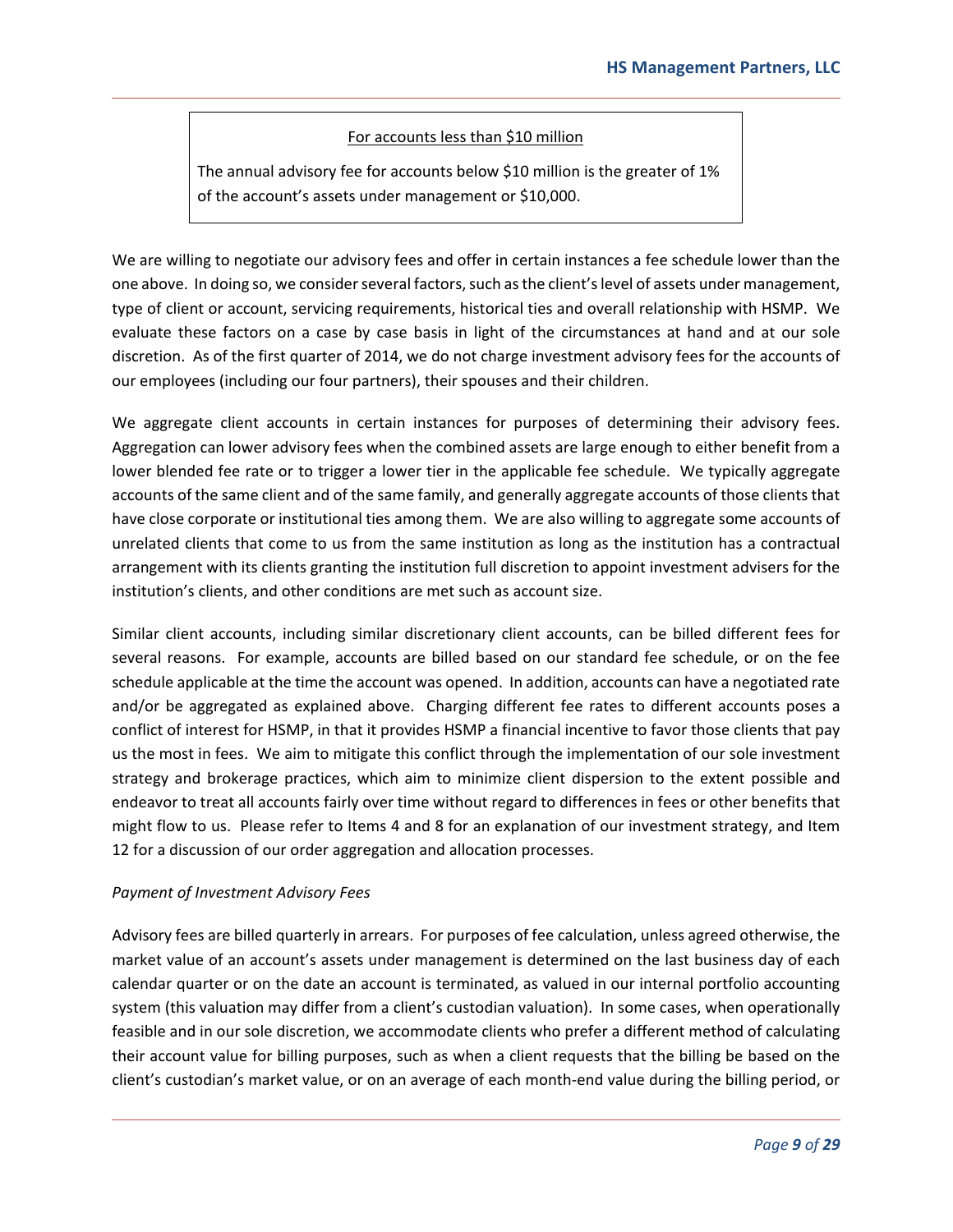on the end‐day market value. Our advisory fee for model portfolio arrangements is based on the assets reported to us by the corresponding adviser to whom we deliver the model portfolios.

Fees are adjusted and prorated, as applicable, where changes to the account occur mid‐billing cycle. For example, we adjust and/or prorate fees for our discretionary clients' deposits and withdrawals during the billing period. We also adjust and/or prorate fees for accounts opened or closed during the corresponding billing period to reflect the number of days that the account was under our management in the case of our discretionary clients or under advisement in the case of model portfolios.

Clients can elect to either receive our fee invoice for payment upon receipt or authorize us to directly instruct their custodian to pay our fees (direct debit). Direct debit is only available to discretionary clients that custody the assets that we manage at qualified custodians that permit this arrangement. If a client authorizes direct debit, we send the client's custodian our invoice for payment or a simple instruction to pay our fees without the invoice details (either way, the client custodian may or may not verify the accuracy of our fees), and we send the client a fee invoice showing the amount deducted. If direct debit is not authorized by a client, we send the client (or a third party designated by the client, such as the client's accountant or consultant) a fee invoice generally due within twenty calendar days upon receipt.

Our fee invoice typically indicates the account's assets under management, the annual fee percentage applied, any adjustment or proration applicable for the corresponding billing period, and the total amount of fees due or deducted, as applicable. Clients should review our fee invoices, and clients with direct debit should also compare our invoices with the custodian account statements reflecting the amounts deducted.

Clients can pay our investment advisory fees from their accounts under our discretionary management or from other assets not under our management. When clients pay our fees from the accounts we manage, considering the low cash balances that we tend to keep in client accounts, we typically need to trim the account holdings to raise sufficient cash in the account to process our fees. The trading cost associated with these sales are paid from the client account and are not covered by HSMP.

#### *Other Fees and Expenses*

In connection with HSMP's discretionary advisory services, clients will incur and are responsible for trade commissions and other transaction expenses charged by broker-dealers for executing trades in the client's account, such as a fee to convert American Depository Receipts ("ADRs") to Ordinary Shares ("ORDs"), or vice versa. In addition, clients incur and are responsible for the fees and expenses charged to them by custodians, money market mutual funds and other third parties, such as custodial fees and trade‐away fees (fees that some custodians charge for trading with an unaffiliated broker‐dealer), or fees that some custodians or money market funds charge for cash management strategies (cash is typically swept into money market mutual funds or other cash management vehicles at the end of each trading day, and clients are responsible for arranging cash management directly with their custodians). In any event, our advisory fees are exclusive of, and in addition to, any fees and expenses charged by broker-dealers, custodians, money market mutual funds and other third parties. Except for the soft‐dollar benefits that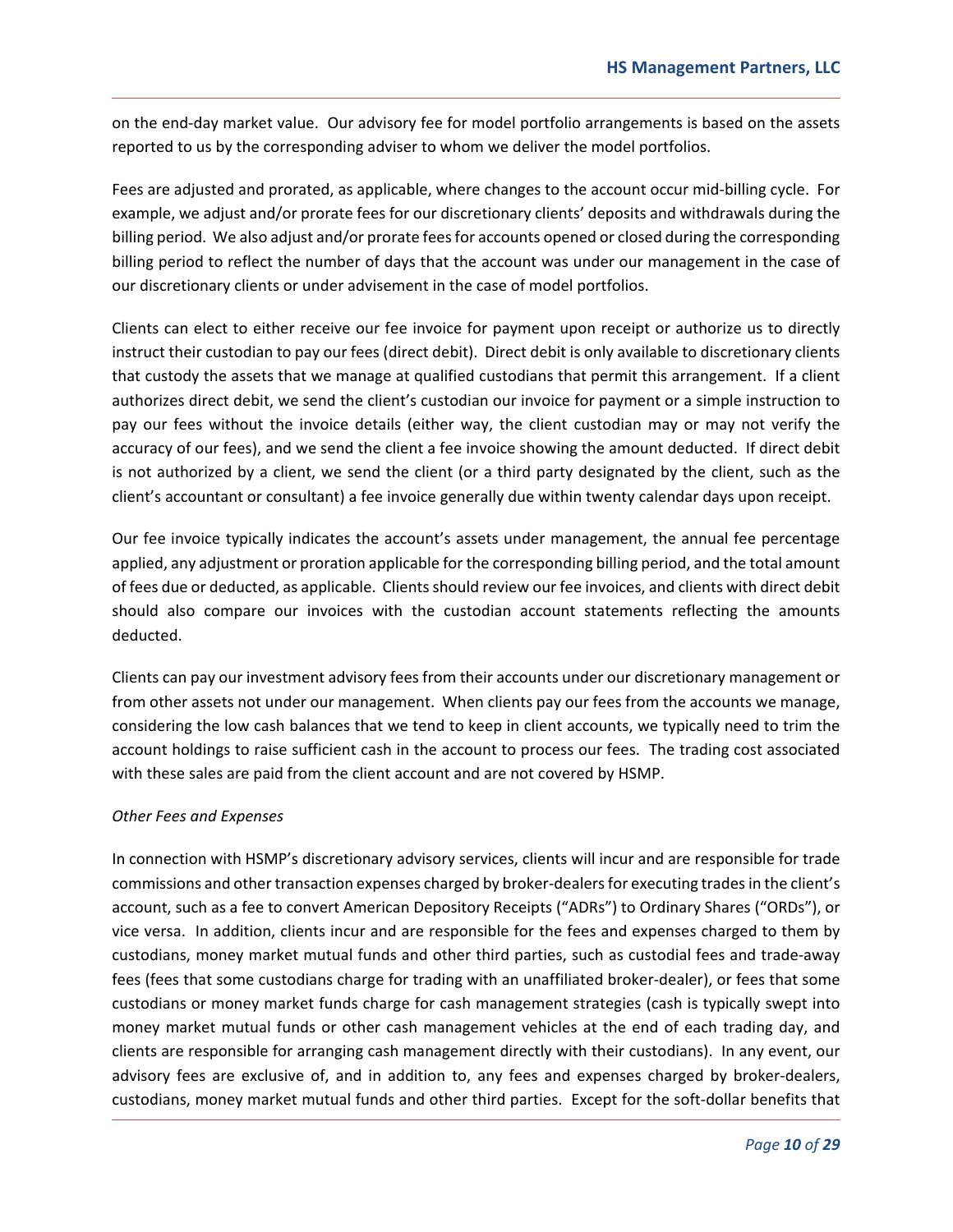we receive from trading in some discretionary client accounts, we do not derive any financial benefit from such other fees and expenses. Please refer to Item 12 for additional information regarding our brokerage practices, including soft‐dollar benefits, and fees related to the conversion between ADRs and ORDs.

In the case of our model portfolio arrangements, we have no information related to trading costs or other fees and expenses that model portfolio clients may incur in addition to our advisory fees.

#### **Item 6 — Performance‐Based Fees and Side‐By‐Side Management**

HSMP does not charge performance-based fees (fees based on a share of capital gains on or capital appreciation of the assets in client accounts). Our investment advisory fees are based on a percentage of an account's assets under management as described in Item 5.

#### **Item 7 — Types of Clients**

Most of our clients engage us to manage accounts on a discretionary basis. We manage advisory accounts on a discretionary basis primarily for charitable organizations (such as endowments and foundations), high net worth individuals (including family offices), pension and profit-sharing plans, and corporations. We also act as a sub‐adviser for other investment management firms with respect to assets of registered investment companies, and advise pooled investment vehicles (including domestic private funds and offshore funds). Most clients are domestic and some are foreign, and we manage assets for both non‐ taxable and taxable accounts.

Our model portfolio arrangements are with a small group of clients/relationships in which we are appointed as a non‐discretionary sub‐adviser. Model portfolio recipients include mutual funds and pooled investment vehicles (such as domestic private funds and offshore funds).

HSMP reserves the right to accept or reject accounts of any size or type.

#### **Item 8 — Methods of Analysis, Investment Strategy, and Risk of Loss**

#### *Methods of Analysis and Investment Strategy*

HSMP has one sole investment strategy: HSMP Concentrated Quality Growth Equity. HSMP applies a focused, bottom-up, fundamentals-first approach to quality growth equity portfolio management. Core to our approach is an emphasis on the quality of the business and its fundamental basis, its underlying earnings/cash flow growth potential, and the valuation/price of its stock. We seek to identify companies that we believe have a solid business model and aim to detect the key factors that we think are unique and important to a company's attainment of projected earnings and cash flow potential. Although we have found that the companies that satisfy our investment criteria tend to operate in select industries, we are benchmark agnostic in that we do not try to mimic or follow any market-benchmark sector weights. Provided our quality criteria are satisfied, we take a multi‐dimensional approach to portfolio composition: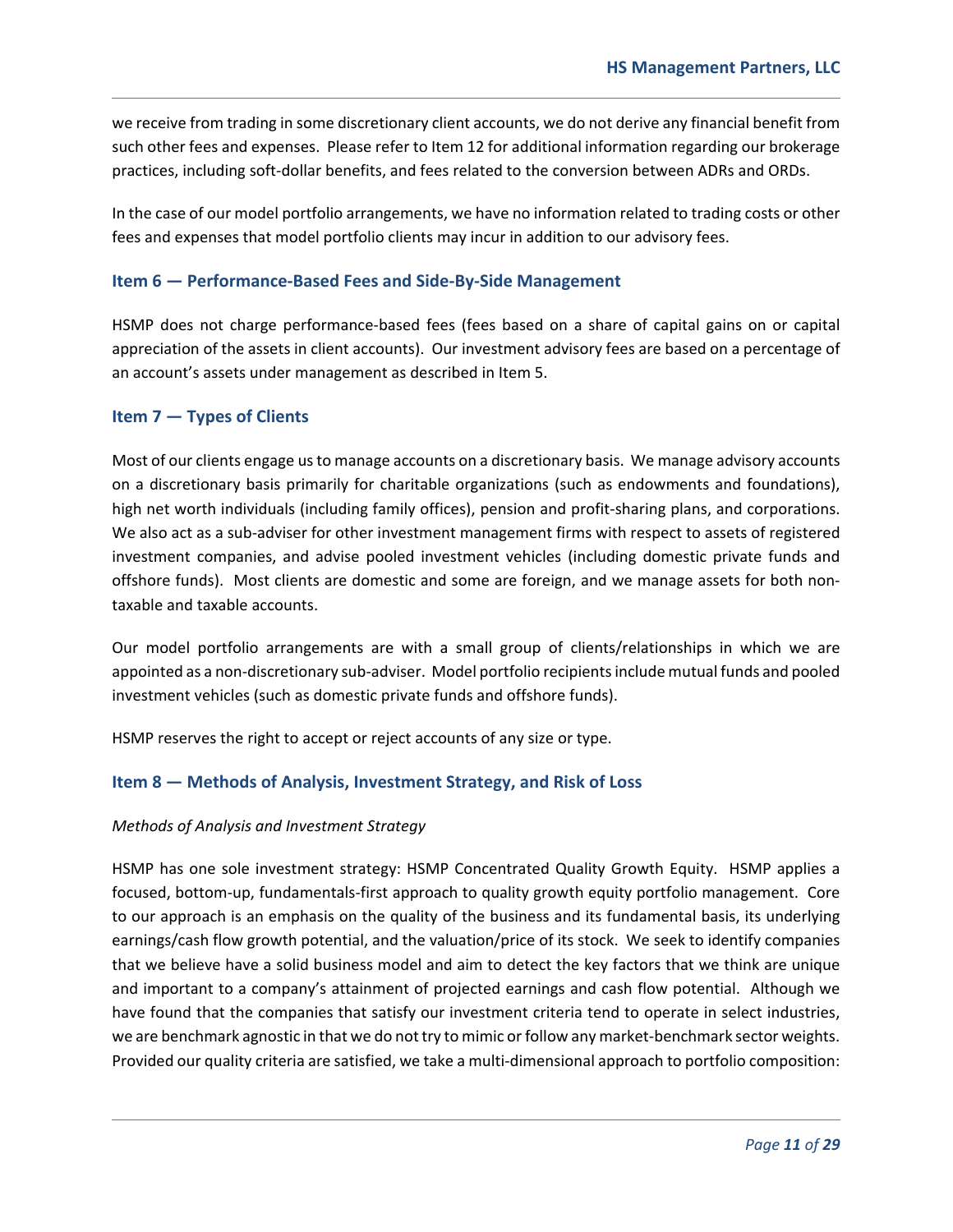across the growth continuum, up and down the market capitalization scale, and around the globe. We believe that active management adds value.

Suitable investment candidates for us typically include companies that we believe possess: strong management teams, attractive business models, enduring competitive advantages, high free cash flow characteristics, broad geographic platforms, and/or strong, albeit reasonably attainable, earnings and cash flow prospects. In addition to established, leading companies that we have known for many years, we seek to identify "up and coming" candidates that we think meet our quality criteria. Examples include businesses that in our opinion have substantial assets and promising new leadership, companies that we believe have been freed of legacy issues, franchises moving from niche markets to mainstream, and/or companies with exciting new products and/or services. We analyze company business models and evaluate their long‐term potential by accessing Street research and publicly available information, such as company conference calls, press releases, SEC filings and other research. The process may encompass accessing industry contacts, conference calls and meetings with company management, on‐site visits, and/or attending industry conferences. We do not use expert networks.

An idea with attractive investment potential is placed on our Focus List, which consists of 50 companies, including companies in which we invest and companies that we are considering for investment. Our Focus List helps us track and compare existing and potential investment candidates based on certain metrics considered by HSMP, and it is from this List that we select those companies that can be included in client portfolios. If a company's fundamentals appear strong and supported by HSMP's qualitative and quantitative analysis, and if we find the valuation of its shares attractive, we may initiate a position in the stock. Three primary considerations influence our decision to fully or partially sell a stock position: (1) if there is a loss of confidence in a company's business model or its ability to realize the anticipated growth and earnings/cash flows; (2) if a stock looks richly priced based on our valuation tools and growth assumptions; or (3) if a better alternative investment opportunity is identified. A change in company fundamentals typically results in a liquidation of the shares, whereas sales prompted by valuation considerations and/or a better investment opportunity might be incremental in nature. The investment team works in a cohesive and collaborative manner, and Harry Segalas, as our Chief Investment Officer ("CIO") and our sole Portfolio Manager, makes all final portfolio decisions.

In implementing our investment strategy, we typically build a concentrated portfolio with a hard cap on company names and with an aim to keeping our clients' capital nearly fully invested. Client accounts generally hold 20 to 25 companies, although in certain circumstances they may hold more or less names. Cash is not a major component of our strategy and we tend to keep very low cash balances in client accounts (typically less than 5% but it is not unusual for client accounts to have less than 1% in cash). Although we primarily invest in domestic securities in the form of common stock, client portfolios can include foreign issuer equity securities in the form of American Depository Receipts (both sponsored and non‐sponsored) or Ordinary shares. We do not maintain limits on industry or sector weightings, and while we do limit portfolio positions by company, clients' portfolios are likely to be significantly concentrated by sector, industry and/or geography, among other factors (for example, clients' portfolios can have over 50% exposure to the consumer discretionary, consumer staples and/or technology sectors). We take an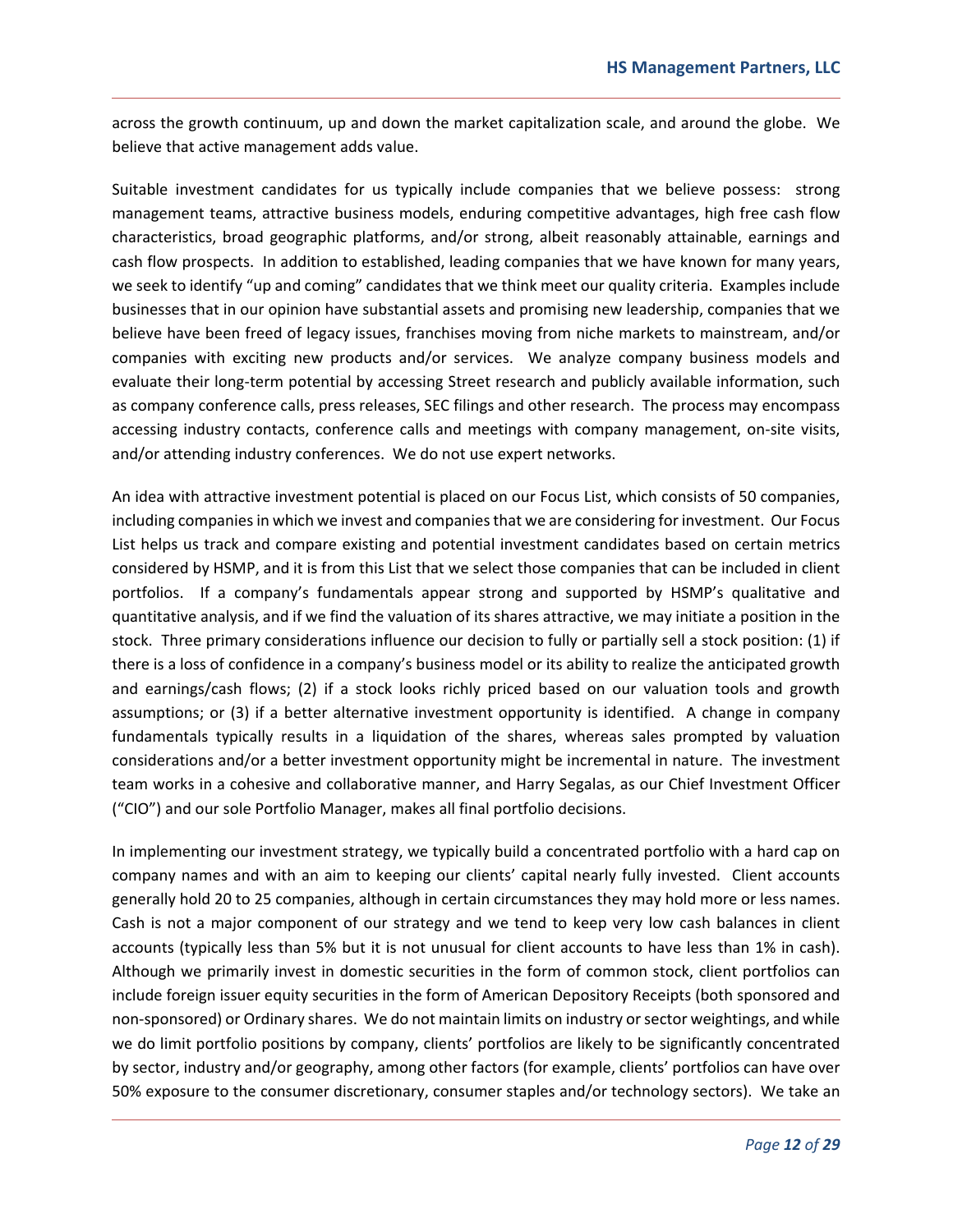incremental approach to actively managing client portfolios, and our annual portfolio turnover rate has ranged generally between 65% to 95% (measured in dollars), and is comprised of new names and incremental changes to existing positions. While the investment merits of a given security drive our investment decision, when implementing it, we may take into consideration the tax status of an account in certain instances when possible (for example, if a holding is nearing long-term tax status).

#### *Risk of Loss*

Investing in equity securities involves significant risks that clients should be prepared to bear, including the risk of loss of the original amount invested. This Brochure does not list every potential risk associated with the investment strategy implemented by HSMP for its client accounts. The following are some material risks applicable to our investment strategy and advisory business, listed alphabetically:

 Active Management Risk. Active management is key to our investment strategy and we take an incremental trading approach. This will increase trading commissions and/or other transactions costs that can impact performance over time. Portfolio turnover can also result in short‐term capital gains, which can reduce the after-tax return for taxable clients.

 Concentration Risk. Our investment strategy involves a high concentration in certain market sectors, industries, geographic regions or issuers and limits the number of portfolio holdings to generally 20 to 25. A concentrated account has the potential to be subject to greater risk than a more diversified account.

 Consumer Discretionary, Consumer Staples and Technology Sectors Risk. Our discretionary client portfolios, and the model portfolios we recommend, are concentrated in these sectors, which are particularly sensitive to changes in consumer spending and preferences. In addition, participants in these sectors tend to be well established companies with many resources, making these industries highly competitive. Moreover, the technology industry is very sensitive to rapid and often unforeseeable innovation, and product obsolescence. As such, investments in these sectors can be more exposed than others to volatility in price and investor confidence.

 Cybersecurity Risk. Like most investment advisers, we rely heavily on technology to perform our functions and also share sensitive, confidential information (such as clients' personal data and/or holdings, and firm proprietary data) with client consultants, investment advisers and custodians, as well as with other third-party service providers such as broker-dealers, software providers, network administrators, and other parties that we engage in the client service, operations, legal/compliance, and firm accounting areas. Thus, client and firm sensitive, confidential data on our network or on the networks of third parties with whom we have shared data are vulnerable to inadvertent disclosure and nefarious cyberattacks aiming to expose or exploit the data. Furthermore, our trade processing, portfolio accounting, client servicing and other essential operational tasks are susceptible not only to cyberattacks, but also other events such as power failures, Internet unavailability and cellphone outages.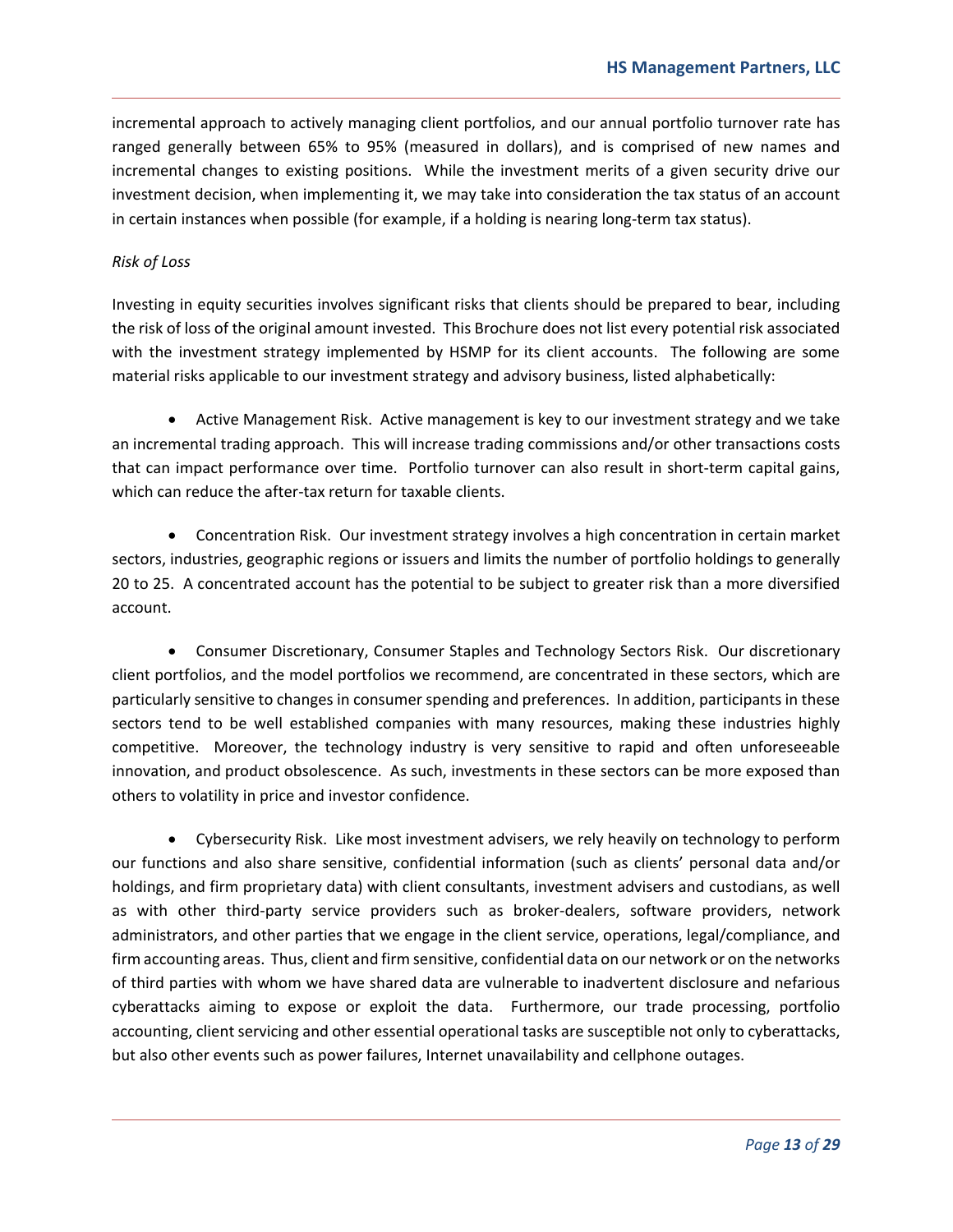All of this can result in an inability to access our systems and/or financial losses and reputational damage, as well as legal and regulatory ramifications, to HSMP. It can also bring financial losses and other unwanted consequences to our clients when their sensitive, personal, confidential data is compromised. We have taken what we believe to be reasonable precautions to maintain our ability to conduct our business, and to protect the functionality of our networks and the confidentiality of our client and Firm data, in the presence of such disruptive events. However, no measures can eliminate cybersecurity risks completely. HSMP will endeavor to notify affected clients, as required under applicable law, in the event of a cybersecurity related incident that negatively impacts the personal information of our clients.

It should be noted that the companies in which we invest our discretionary accounts, or that we recommend in the model portfolios, are also susceptible to cybersecurity risks, which can negatively impact their stock value in the event of a cybersecurity related incident.

 Equity Securities Risk. We invest in equity securities, which involves several risks. For example, their value can decrease, potentially dramatically, in response to many factors (including general economic conditions, changes in interest rates, fluctuations in foreign currencies, and national or international political, social, governmental, tax, legal, regulatory and economic events) that can negatively impact a particular company's financial situation, result in unanticipated poor performance of some companies in certain geographical regions or economic sectors or industries, and/or adversely affect the stock market in general or overall market sentiment. Moreover, U.S. and non‐U.S. stock markets have experienced periods of substantial price volatility in the past and can do so again in the future. Furthermore, even under favorable market and industry conditions, a company's performance can be negatively impacted by internal factors, such as poor execution by company management, a cybersecurity attack or data breach, and a change in the demand for its products or services.

In addition, we typically invest in common stock, which in the event of liquidation, have rights over company's assets only after the rights of debt holders and preferred stockholders have been satisfied. Also, considering that we do not try to mimic or follow any market‐benchmark sector weights, the portfolio we construct can underperform any specific market benchmark or index. Moreover, there are times when the market favors investment styles different from ours, such as momentum or pure core growth or value strategies, or industry sectors different from those in which we typically invest. And, it is also possible that we misinterpret general market or company specific conditions when we make an investment decision.

 Foreign Security Risk. Our discretionary client portfolios, and the model portfolios we recommend, generally include foreign companies. Investing in foreign companies exposes clients to political, social, economic, legal and currency factors or other issues relevant to the corresponding foreign countries or regions; and this risk can be heightened depending on the circumstances, such as in the case of Brexit and terrorist attacks that can negatively affect European companies. In addition, investing in foreign securities either through American Depository Receipts or ordinary shares exposes clients to foreign currency exchange rate fluctuations, and clients can incur additional costs in conversion rates to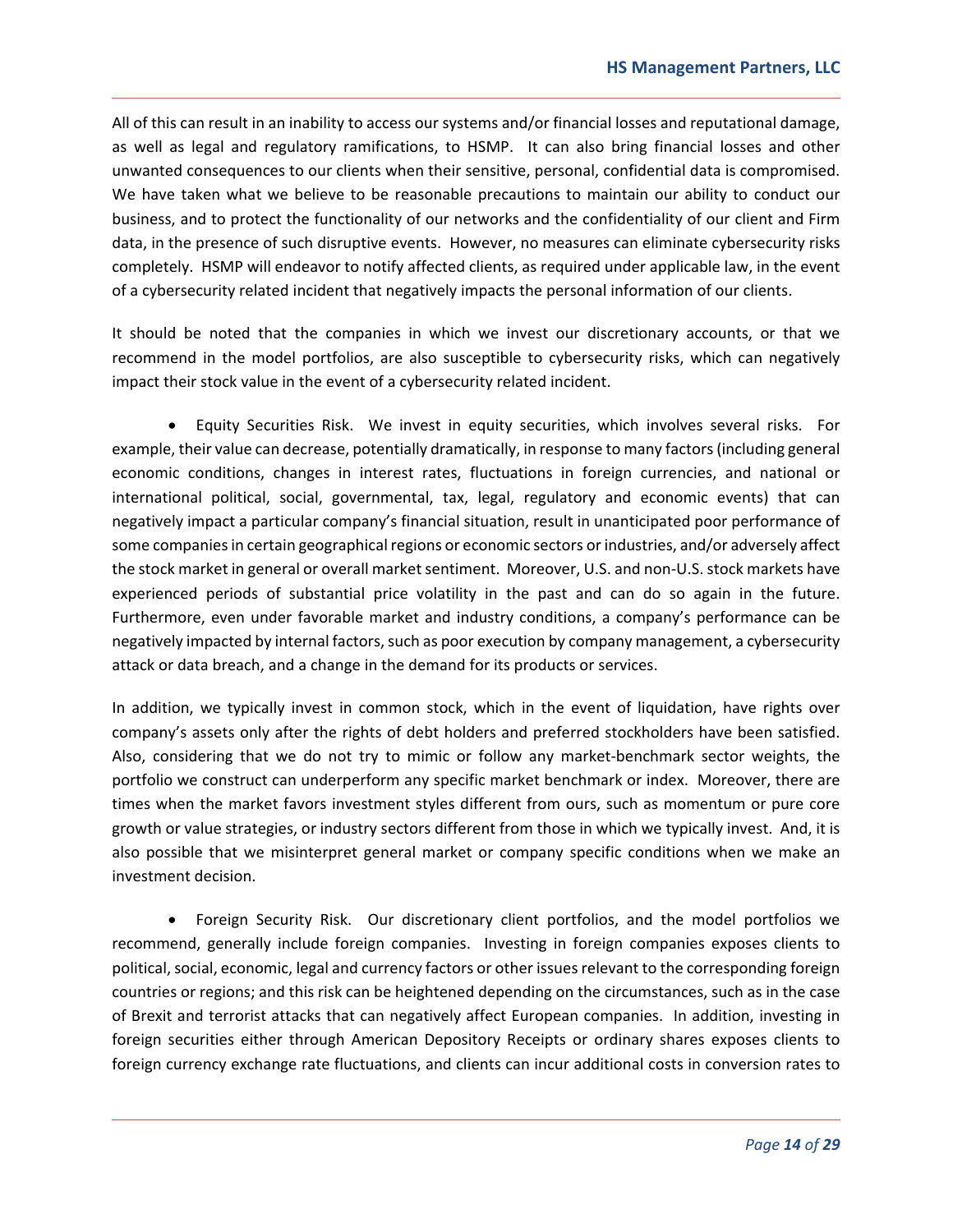facilitate trades or settlements in U.S. dollars. HSMP does not employ a hedging strategy to mitigate foreign security or exchange rate fluctuations risks.

 Legal, Tax, and Regulatory Risk. HSMP is a registered investment adviser regulated by the SEC. As a regulated entity, changes in laws or regulations can impact our ability to operate our business. In addition, legal, tax and regulatory developments may adversely affect the companies in which we invest or the regulatory or tax treatment of client gains.

 Low Cash Balances Risk. Our investment strategy generally involves maintaining low levels of cash (including cash equivalents selected by the client or the client's custodian) in client accounts, meaning client accounts are typically nearly fully invested. Therefore, client portfolios will likely be more impacted by market fluctuations than portfolios that are less invested and keep more cash available. In addition, client withdrawals of cash from an account may require the sale of securities at a time when prices may not be favorable.

 Market Capitalization Risk. Although we typically invest in large capitalization companies, we have demonstrated a willingness to go down the capitalization scale. When moving down the capitalization scale, security liquidity risk significantly increases. In addition, smaller and mid‐ capitalization companies tend to be more volatile or vulnerable to adverse company specific or general economic conditions than large capitalization companies.

● Material Non-public Information Risk. There may be instances where HSMP receives nonpublic information, voluntarily or involuntarily, such as through our investment activities like meetings with company management or other parties, or through our employees outside activities like board participation, or through the unsolicited receipt of emails or other written communications sent to us mistakenly. In such cases, we act in accordance with our policies and procedures relating to insider trading and determine whether the information constitutes material non‐public information, or is likely or possible to be considered so with the benefit of hindsight. If we believe it appropriate under the facts and circumstances at hand and in an effort to not breach insider trading prohibitions, we can decide to restrict further trading on the corresponding stock (at the Firm and personal level) and/or stop recommending it for investment in model portfolios, even when doing so could be considered detrimental to our Firm, employees and all or some of our clients.

• Reliance on Key Personnel Risk. Our CIO and sole Portfolio Manager is considered a key person with respect to our investment strategy. Although other experienced Firm‐partner members of the investment team are capable of making investment decisions, the unforeseen absence of our CIO can impair, at least temporarily and to some degree, our ability to successfully implement our investment strategy.

#### **Item 9 — Disciplinary Information**

HSMP and our management persons have not been involved in any legal or disciplinary action that would require disclosure under this Item 9.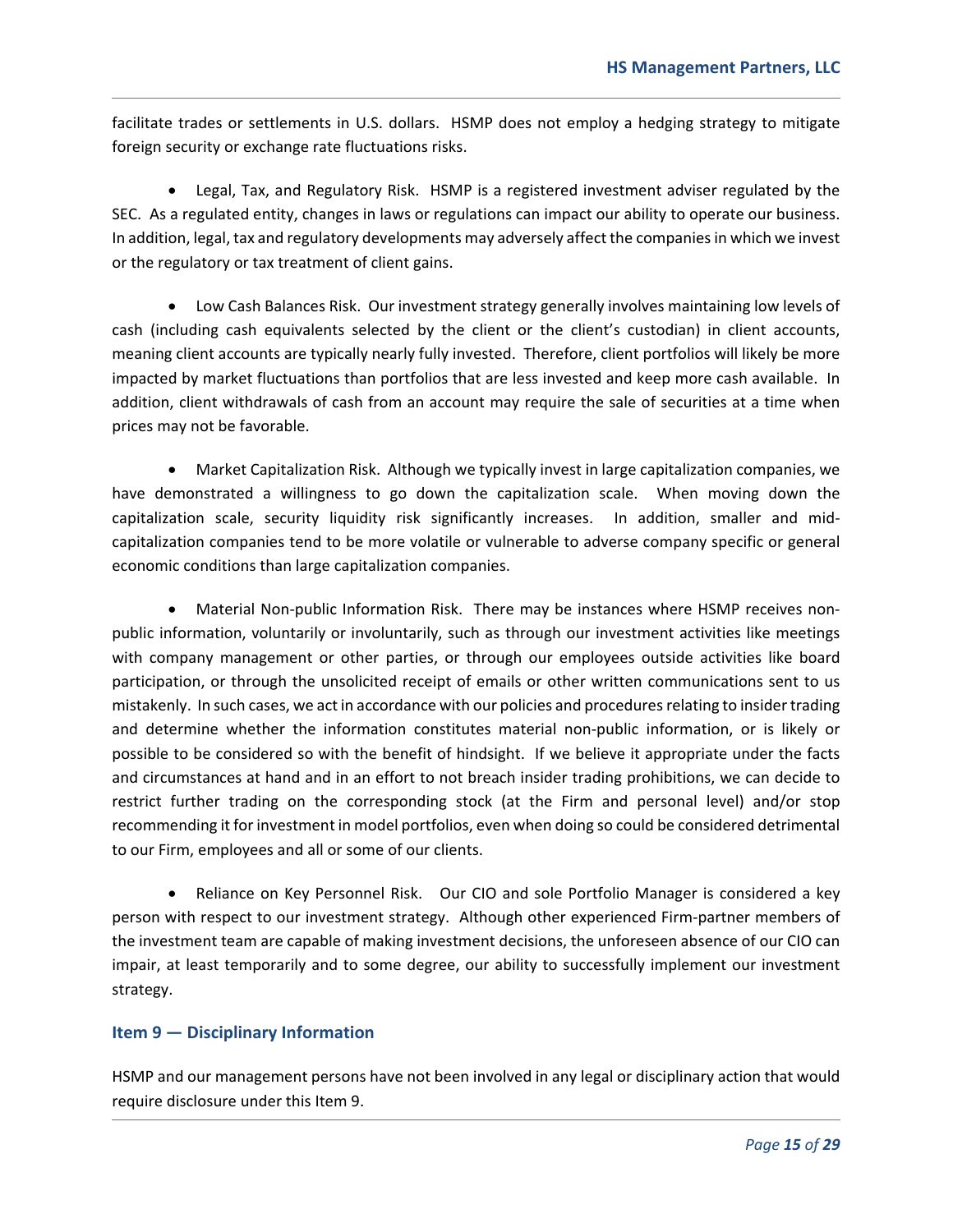#### **Item 10 — Other Financial Industry Activities and Affiliations**

Neither HSMP nor any of its management persons is registered or has an application pending to register as a broker-dealer, registered representative of a broker-dealer, futures commission merchant, commodity pool operator, commodity trading advisor, or an associated person of these entities. HSMP has no affiliated entities and our management persons are not affiliated with any financial institution including banks and broker‐dealers. We do not recommend or select other investment advisers for our clients.

#### **Item 11 — Code of Ethics, Participation or Interest in Client Transactions, and Personal Trading**

#### *Code of Ethics and Personal Trading*

HSMP has adopted a Code of Ethics as required under Rule 204A‐1 of the Advisers Act and Rule 17j‐1 of the Investment Company Act of 1940 ("Investment Company Act"). In our Code, we set forth the ethical standards of business conduct that our employees must follow based on our fiduciary duties and applicable federal laws and regulations. We aim to address certain conflicts of interests that we deem material based on our investment strategy and business practices. Our Code includes topics such as insider trading, employee personal trading, employee participation on boards of public companies, giving or receiving gifts and entertainment from clients or other parties with whom we do business, and political contributions. Our Chief Compliance Officer ("CCO") reviews our Code at least annually and updates it as appropriate. All of our employees must attest to reading and understanding the Code when they join the Firm and annually or whenever it is materially amended thereafter. Clients and prospective clients can request a copy of our Code of Ethics. Requests should be sent in writing to our CCO at our address listed on the cover page of this Brochure.

Our Code prohibits our employees from trading on material nonpublic information for both client and employee personal trading. When an employee believes that he/she has had access to material nonpublic information, the employee must refrain from using or communicating that information and must promptly inform the CCO. We will then take appropriate action, which may include placing the related company on our Restricted List. This list contains stocks in which transactions are prohibited in client accounts and employees' personal accounts not managed by us, without prior written approval from our CCO and our President.

Our Code also includes certain requirements with respect to personal trading. Employees must submit personal holding reports annually and personal transaction reports quarterly to our CCO. Employees must also obtain written pre‐clearance on certain personal security transactions, such as when they buy a stock in their personal accounts not managed by HSMP. In addition, employees are not permitted to purchase, in their personal accounts not managed by HSMP, securities that appear on our Focus List. Personal trading is also subject to certain blackout and holding periods.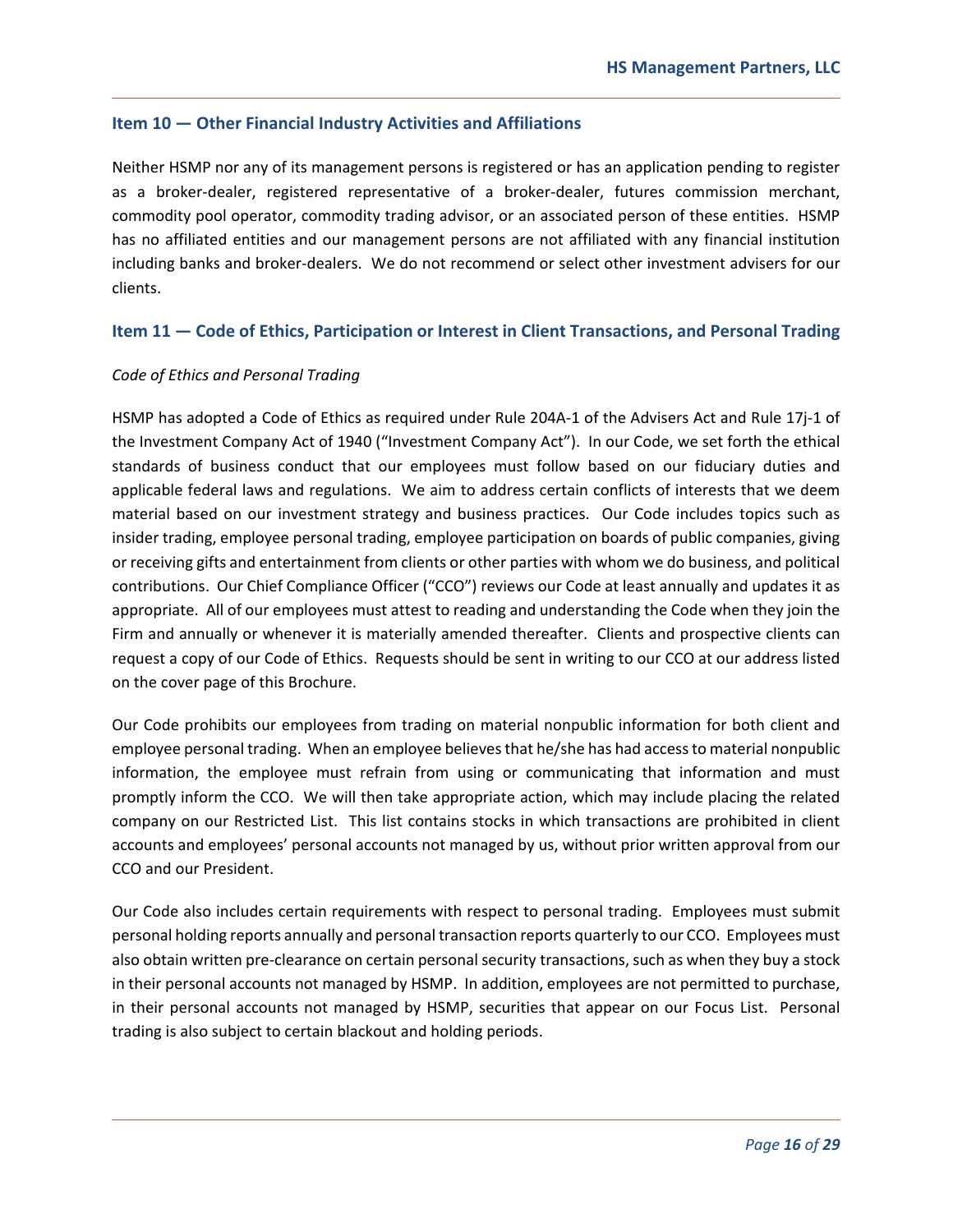#### *Participation or Interest in Client Transactions*

HSMP manages accounts for employees and their family members. Our employees, their spouses and their children do not pay an advisory fee, but their accounts are managed according to the same equity strategy we use for all our other clients. As a result, employee accounts will generally hold the same securities as our other discretionary clients and that we also recommend for model portfolio clients, and where we aggregate trades, our employee and related accounts will generally participate in the same transactions on an aggregated basis.

Managing accounts for our employees and their family members alongside accounts for our other discretionary clients gives rise to a conflict of interest in that it creates an incentive for us to favor our employee and related accounts over our other client accounts. We aim to mitigate this conflict of interest through the implementation of our trading and allocation guidelines. Our trade orders specify in writing the identity of the client or trading group, and our trading and allocation guidelines primarily focus on account size and type, account restrictions, target percentage holdings, and available account cash, among other factors, regardless of employment status. Absent certain circumstances like client restrictions and directed brokerage, employee accounts will generally participate in the same aggregated brokerage orders as our other discretionary clients at the same average price and brokerage cost (for more information regarding aggregation and allocation please refer to Item 12).

In addition, managing accounts on a discretionary basis, including the accounts of our employees and their family members, while recommending that model portfolio clients invest in the same securities in the same or similar weights creates a potential conflict of interest in that we are incentivized to favor our discretionary clients over model portfolio clients, particularly in the case of the accounts of our employees and their family members (see paragraph above). Also, it is possible that model portfolio clients will compete in the market against our discretionary clients. We aim to mitigate potential conflicts of interest between our discretionary and model portfolio clients by complying with our investment guidelines and trading procedures, as well as the operational procedures for submission of model portfolios (though it should be noted that we have no control over the implementation or trading of model portfolios). Please refer to Item 4 for more information regarding our discretionary and model portfolio services.

We do not participate in principal or cross transactions. We do not, acting for our own account, buy or sell securities from or to our client accounts. In addition, we do not arrange for securities to be bought or sold directly from one client account to another client account. All our purchases and sales for our discretionary client accounts are sent for execution to our selected broker‐dealers, none of which is affiliated with us.

#### **Item 12 — Brokerage Practices**

#### *Best Execution*

HSMP's discretionary investment authority includes selecting executing broker‐dealers and negotiating commission rates for transactions in client accounts; however, clients are responsible for selecting a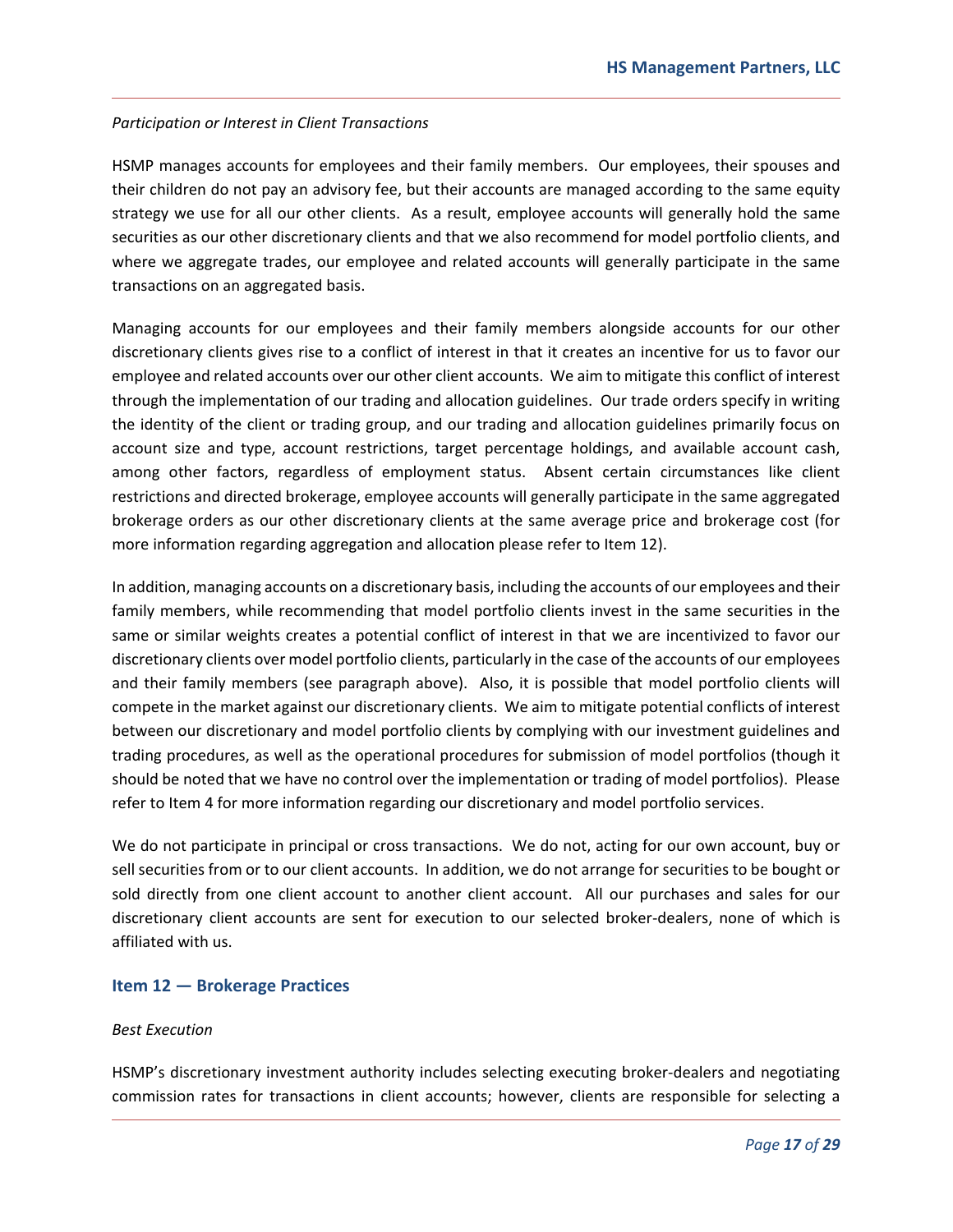custodian with which to custody their assets. Our Best Execution Committee ("Committee") approves, reviews and removes broker‐dealers from our Approved Broker‐Dealer List ("List") (the list of broker‐ dealers that the Committee has approved for trading), ranks the broker‐dealers on the List and establishes and adjusts our annual commission brokerage budget, and generally assesses the overall quality of execution our clients receive. The Committee meets each quarter or more frequently, as needed. It is comprised of at least our President, Director of Research, CCO, Senior Vice President of Investments & Manager of Operations, Senior Vice President of Trading, and Senior Vice President of Investments. The Committee may also consult from time to time with our sole Portfolio Manager as it deems appropriate.

When evaluating broker-dealers for inclusion in or removal from the List, and when ranking them and establishing or adjusting our annual commission brokerage budget for each approved broker-dealer, the Committee considers various factors. These factors include the overall quality of the soft‐dollar research or brokerage products or services provided, execution efficiency, commission rate, promptness and accuracy of their back-office operations in terms of clearance, settlement and support, and financial stability of the broker‐dealers based on their reported public information (only when a broker‐dealer is added to the List and annually on a calendar basis, or more frequently as the Committee deems appropriate based on market conditions and/or the available public information relating to a specific broker‐dealer on our List).

Not all factors are contemplated to the same degree or have the same influence. In fact, the Committee will give soft-dollar research or brokerage products or services the highest weight if it believes that all other factors are competitive and that the amount of client commission paid is reasonable in light of the value of the soft-dollar products or services provided. Furthermore, when placing trade orders, our trader is guided by our commission brokerage budget and also considers other relevant factors in the particular circumstances at hand, such as our trading procedures, the size of the order, the type of security, and market conditions. In addition, and as a measure of the overall quality of the execution provided by our approved broker‐dealers, the Committee reviews our comparison of the execution prices obtained for our clients versus the VWAP (volume weighted average price for all trades executed in the market for a given security on a given day) during our sampled period.

As previously noted in connection with our model portfolio arrangements, we do not make the final investment decisions as to, nor have authority to trade, the assets of model portfolio clients. We have no input or information as to the pricing or quality of any trading executed for them. Please refer to Item 4 for more information regarding our model portfolio services.

#### *Soft Dollars*

In return for the trade commissions that our clients pay, broker-dealers typically provide to us certain research products and services, and can also provide to us certain brokerage products and services, both proprietary (created or developed by the broker‐dealer) and third‐party (created or developed by a third‐ party other than the corresponding broker-dealer), that we consider valuable in our investment decisionmaking or trade execution responsibilities. This type of arrangement is referred to as soft dollars because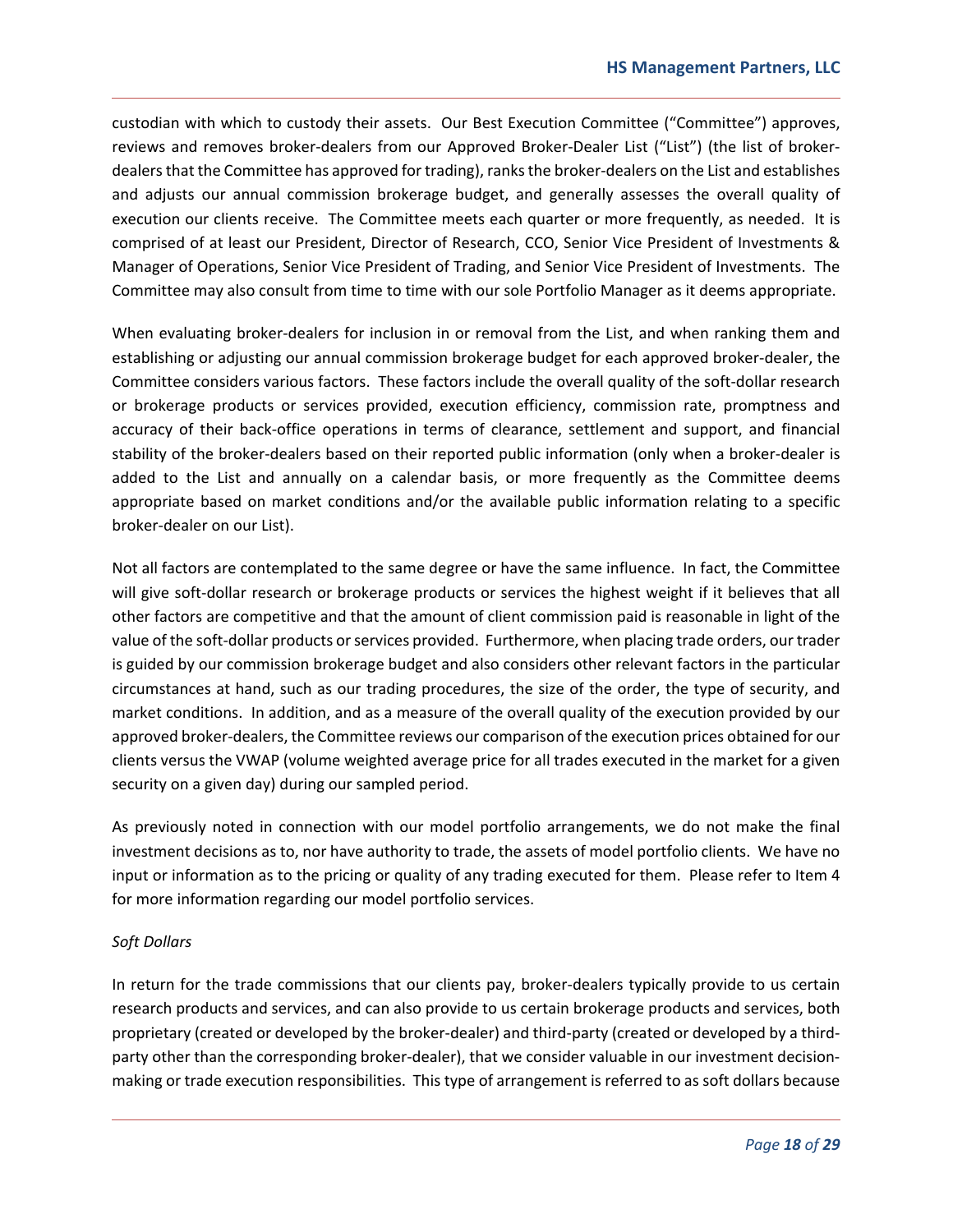we pay using client commissions instead of the Firm's own money. HSMP therefore benefits from client commissions because it does not have to produce or pay for the research and brokerage products or services that it obtains with soft dollars.

In fact, we typically use a broker‐dealer who provides what we consider valuable soft‐dollar proprietary or third‐party research or brokerage products or services, and securities transaction services, even though a lower commission is charged by other broker‐dealers, including those who offer no soft‐dollar research or brokerage products or services, and minimal securities transaction assistance. In other words, clients very likely pay per‐share commission rates higher than those charged by other broker‐dealers in exchange for the soft-dollar benefits that we receive (client commissions will be higher than those charged by execution-only broker-dealers). We use soft dollars if we believe that the investment research and brokerage products and services we obtain provide lawful and appropriate assistance to us in performing our investment decision‐making or trade execution responsibilities on behalf of our clients.

Broker‐dealers from whom we obtain proprietary research or brokerage products or services typically set a target commission dollar amount, to be reached by our general trading volume, that will grant us access to a certain level of soft-dollar benefits, without specifically unbundling the portion of the trade commissions assigned to execution from the portion of the trade commissions assigned to soft-dollar payments. Indeed, it is the target dollar amount set by a given broker‐dealer along with our anticipated trading activity that our Best Execution Committee uses as the primary basis to determine if, in our judgment, the corresponding commission rate is reasonable in light of the value of the soft-dollar products or services provided. We also enter into commission sharing arrangements with certain broker‐dealers with whom we execute transactions to obtain third-party research or brokerage products or services. Through these arrangements, the executing broker‐dealer sets aside and pools a portion of its trade commissions to pay (at our direction and approval) the corresponding third party, which can include other broker‐dealers. Our Best Execution Committee reviews accumulated amounts in a pool on a quarterly basis, and aims to keep them at what we deem to be a reasonable level in accordance with our soft‐dollar budget and anticipated needs.

All the products and services that we receive with soft dollars are eligible under the safe harbor provisions of Section 28(e) of the Securities Exchange Act of 1934. Examples of the soft dollar research we receive include eligible reports and publications, analysis and forecasts, research oriented computer software, attendance at seminars and conferences, and discussions and meetings with research analysts and company management (we do not use expert networks). Examples of the soft dollar brokerage we can receive include trade execution services such as software that assists us in effecting securities transactions and performing functions incidental to trade execution. We do not use client commissions to pay for any services or products related to the administration of the Firm. We will only enter into commission sharing arrangements that comply with the Section 28(e) safe harbor and applicable guidance thereunder.

If a product or service is used for mixed purposes (meaning some components are used for soft‐dollar eligible products and services, but some components are used for other non‐eligible purposes), we face a conflict of interest to the extent we have an economic incentive to use the product or service for non‐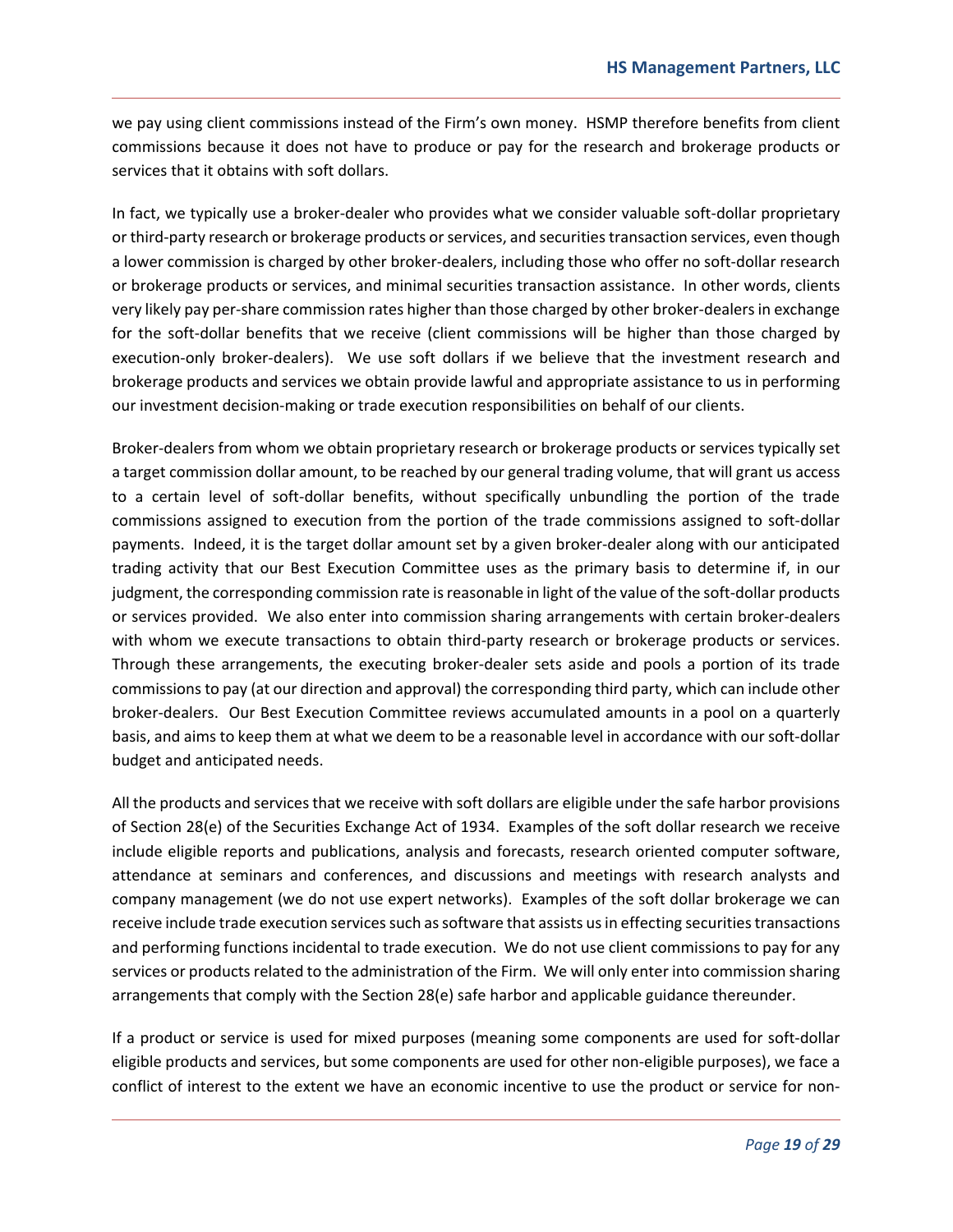eligible purposes even though it is paid for with soft dollars. However, in the case of mixed uses, we will make a good faith determination as to which portion of the product or service is eligible to be paid for with soft dollars and which portion must be paid for from the Firm's own resources. We will keep records regarding our allocation, which are reviewed periodically as part of our effort to monitor compliance and mitigate any conflicts posed.

We apply the benefits of the soft-dollar products and services we receive to the formulation and implementation of our sole investment strategy. Thus, we believe that our use of soft dollars generally and over time benefits all clients overall without regard for the amount of commissions attributable to a single client account. In fact, some clients do not contribute to soft-dollar payments in part or at all although they benefit from the soft-dollar benefits we obtain with other clients' trading. For example, we do not trade for our model portfolio arrangements and so they do not contribute to soft dollar payments. In addition, we do not obtain soft‐dollar research or brokerage products or services from the portion of the trade orders in discretionary client accounts that we place according to a client commission recapture instruction, or from all the trades that take place in accounts fully subject to directed brokerage, which includes not only certain client accounts but also the accounts of our partners, employees and their family members that custody at Charles Schwab & Co. ("Schwab") and trade exclusively with Schwab under a Directed Brokerage Arrangement (please refer to the *Directed Brokerage/Commission Recapture* section below and to Item 15 regarding opening a custodial account with Schwab). We do not seek to allocate soft-dollar benefits to client accounts proportionately to the soft-dollar credits that each account generates.

 Considering that not all accounts generate the same amount of soft dollars and that certain accounts, as noted in the paragraph above, do not contribute to soft-dollar payments although they benefit from the soft-dollar products and services we obtain, we have an incentive to cause clients who contribute to softdollar payments to engage in more securities transactions than would otherwise be optimal for them in order to generate a larger amount of commissions. Moreover, given that we obtain soft-dollar products and services using clients' commissions, we have an incentive to select broker-dealers based on the softdollar benefits they provide to us, rather than selecting those broker‐dealers who provide lower cost execution to our clients. To alleviate these conflicts of interest, we only accept soft-dollar benefits in accordance with the Section 28(e) safe harbor, and make a good faith determination that the commissions paid by clients are reasonable in relation to the value of the soft-dollar products and services we receive. That is, before placing a broker‐dealer on our Approved Broker‐Dealer List and establishing or adjusting our annual commission brokerage budget, we determine through our best execution analysis that the compensation paid, or to be paid, to that broker‐dealer is reasonable in relation to the value of all the soft-dollar products and services they provide to us directly or through a third-party provider (please refer to the *Best Execution* section above for additional information).

#### *Trading, Aggregation, and Allocation of Client Orders*

Our CIO is our only portfolio manager and makes all final investment decisions for all our discretionary clients to implement our sole investment strategy (in the absence of our portfolio manager, other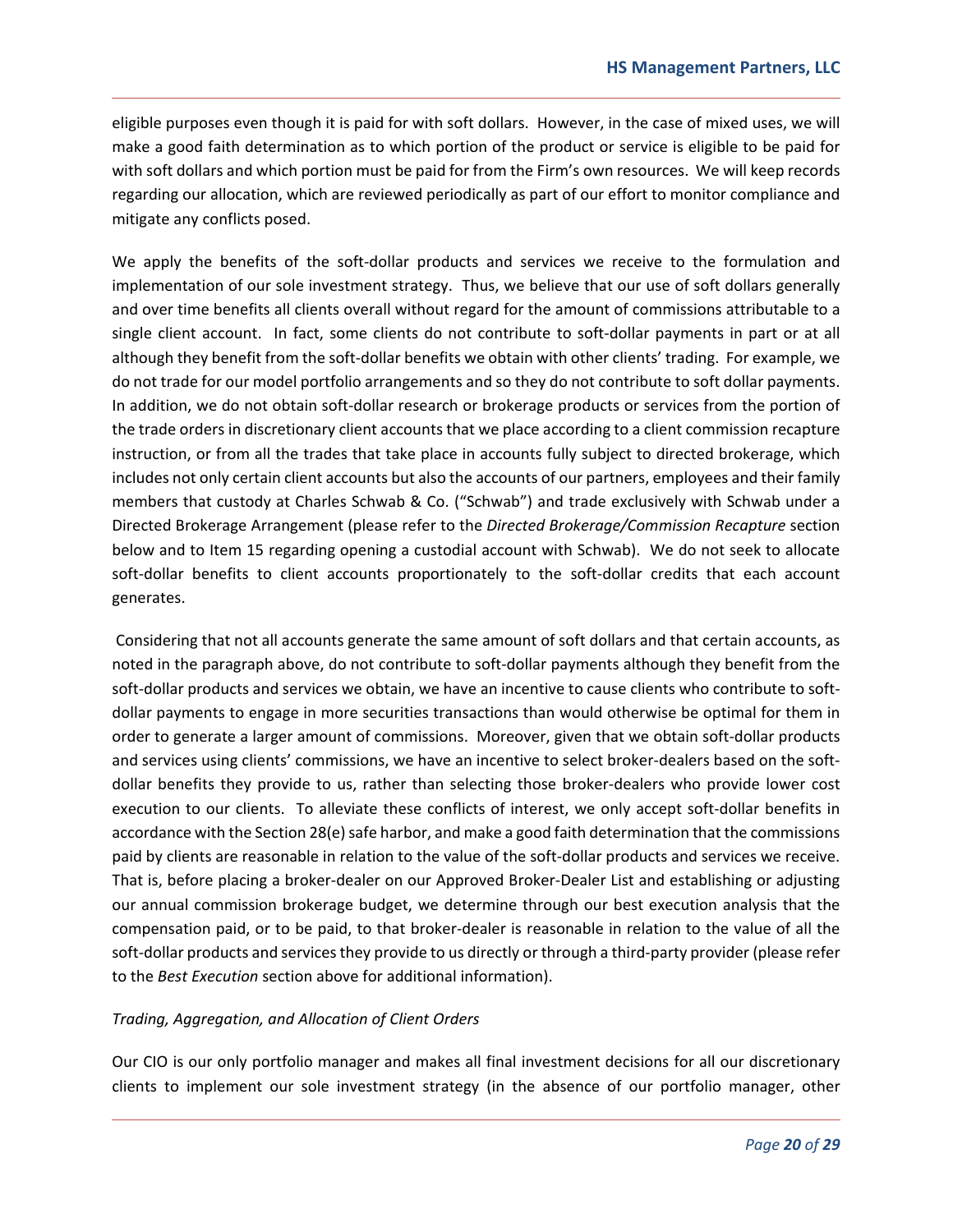experienced Firm‐partner members of the investment team can make investment decisions on behalf of clients). As previously noted, we typically seek to invest our discretionary clients in the same names and in similar percentage weights with the goal of minimizing dispersion and providing similar investment results across accounts over time. However, this is not always possible, as the implementation of our investment strategy depends on several factors such as client restrictions, type and size of the account, the timing and market conditions at the account's inception and further contributions or withdrawals, the timing and terms of trade execution orders, and a client's directed brokerage and commission recapture instructions. All things considered, we believe that our trading, aggregation and allocation procedures are consistent with our goals.

Our trade order instructions specify the client or trading group to which an order refers, and typically indicate the target percentage weight for the particular security rather than the number of shares. Actual participation in an order depends on several factors, even within the same trading group, such as client restrictions, existing percentage weighting for the traded security and cash available in each account, as well as our imposed per-order share minimums, which can range anywhere from 5 to 100 shares, depending on the stock price. When placing trade orders, our trader is guided by our commission brokerage budget and also considers other relevant factors in the particular circumstances at hand, such as our trading procedures, the size of the order, the type of security, and market conditions. Typically and to the extent possible at the discretion of our trader, once our trader selects a broker‐dealer to buy or sell a particular stock, our trader will the seek to execute all additional trading that day in that stock on the chosen side with the originally selected broker‐dealer (our trader can choose to direct both buys and sells, on one or more, or all of the company names being traded, to the same broker‐dealer on any given trading day). We believe that this practice generally helps facilitate client allocation and average pricing at the end of the trading day and lessens the possibility of errors in settlements with custodians.

We generally combine orders from multiple client accounts and/or trading groups, and trade in aggregated blocks of securities, at our trader's discretion. We use trading groups to facilitate trading; our main trading groups are non-taxable and taxable, and those labeled based on certain common or significant client restrictions. We believe that block trading generally allows us to execute trades more efficiently while reducing overall commission charges to clients, and that orders executed outside the block can incur higher commissions and receive higher or lower execution prices. Please refer to the *Directed Brokerage/Commission Recapture* section below for more information.

As stated earlier, we do not, acting for our own account, buy or sell securities from or to our client accounts, and do not arrange for securities to be bought or sold directly from one client account to another client account. All our purchases and sales for our discretionary client accounts are sent for execution to our selected broker-dealers, none of which is affiliated with us. Although in accordance with our strategy we usually trade our discretionary client accounts in the same direction of a transaction in a given stock, it is possible that we are also trading for some clients in the opposite direction for several reasons such as to invest contributions or to raise cash for a withdrawal or liquidation.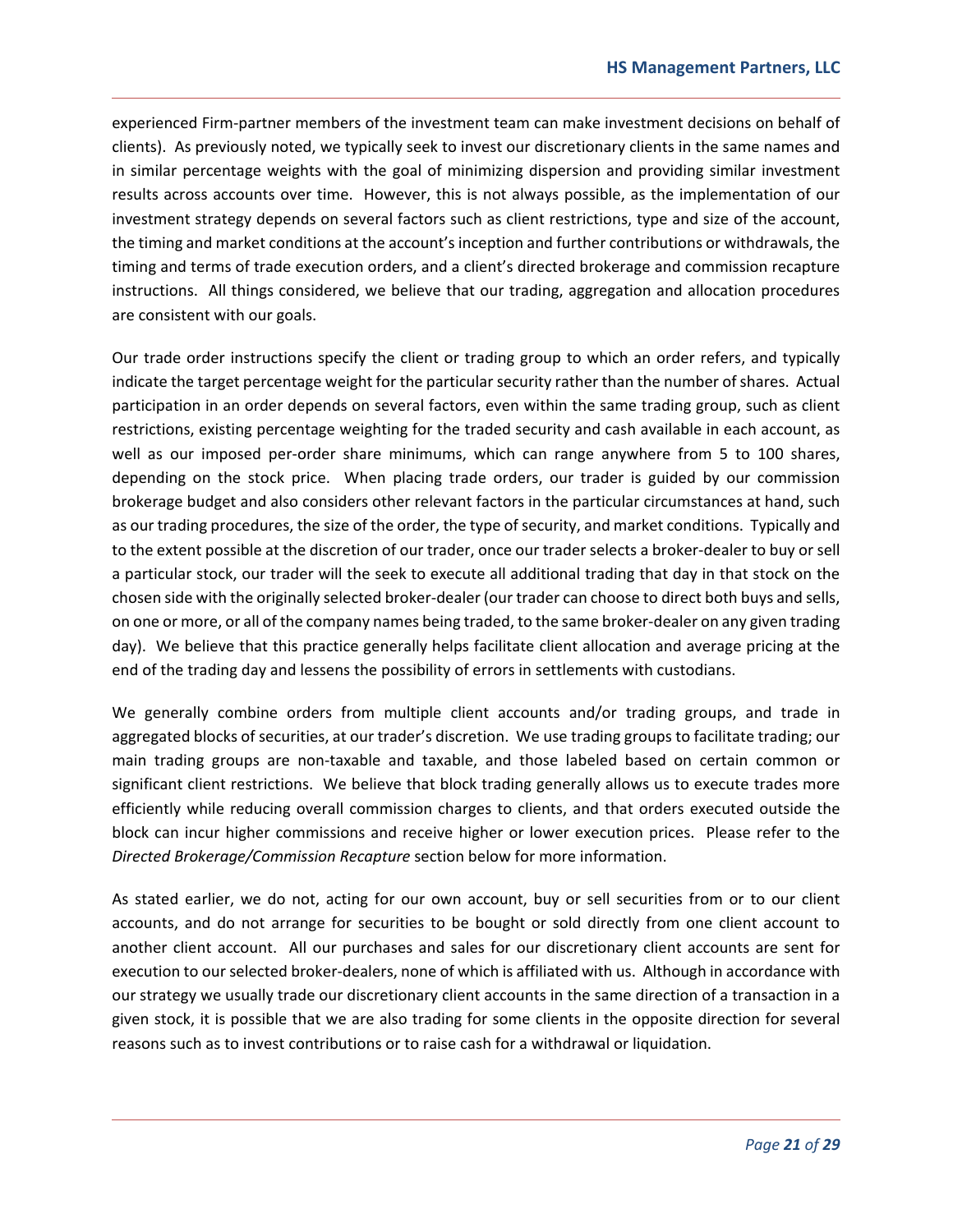Final allocations are made at the end of a trading day (even for those orders that may have been completed intra-day) and we do not keep our orders open from day to day. For purposes of allocation, we aim to combine/aggregate orders executed that day for the same side in the same security through the same broker-dealer. We endeavor to allocate shares among the participating accounts in these combined/aggregated orders on a pro-rata basis, and each such account receives the same average price and shares transaction costs also on a pro-rata basis. Although aggregating orders in this fashion can result in a less favorable execution price for any individual client with respect to any particular trade, we believe that it is consistent with our goal of minimizing dispersion and providing similar investment results across accounts over time, and helps us mitigate possible conflicts of interest that may arise when managing different client accounts under the same strategy, particularly in the case of the account of our employees and their family members.

Although most of our orders are allocated on a pro‐rata basis, there are instances when pro‐rata allocation is not feasible. In cases when an order is partially filled, we try to allocate pro-rata by adjusting the target percentage weight of the order. If residual shares remain, we generally increase the allocation for those participating accounts whose percentage weight (using the new adjusted target percentage) will not be significantly impacted. In cases when so few shares are executed that we believe pro-rata allocation is impracticable, we generally allocate first and fully to those accounts that are furthest away from the target percentage weight of the trade order (including the entire trading group specified in the order and not just those accounts initially participating). We generally then continue allocating in this manner until all shares are exhausted. It is the case, however, that smaller client accounts often do not participate in allocations because they do not meet our imposed per‐order share minimums. It should be noted that if the next morning's trade reconciliation reveals that an adjustment to the previous day's trade allocation is appropriate, the CCO is promptly notified and the allocation is adjusted in accordance with our allocation procedures.

We can depart from the described trading, aggregation, and allocation procedures if we believe it appropriate under the circumstances with the aim to treat clients as a whole fairly over time. While we do not review individual trades in isolation, our CCO and our Senior Vice President of Investments & Manager of Operations regularly monitor client holdings and review client performance dispersion on a monthly basis. As previously noted in connection with our model portfolio arrangements, we do not trade the assets of model portfolio clients, and therefore the procedures described here do not apply to them (please refer to Item 4 for more information regarding our model portfolio services).

#### *Directed Brokerage/Commission Recapture*

In some instances, discretionary clients can restrict our ability to select broker‐dealers by directing us to the broker-dealers with whom they want us to trade some or all orders for their accounts. We allow commission recapture on a case-by-case basis and on a set percentage of the trade orders for a client's account considering several factors, such as the account size, whether the broker‐dealer is part of our Approved Broker‐Dealer List, whether we believe that it is operationally feasible, and whether we determine that it will not hamper the implementation of our investment strategy. We allow directed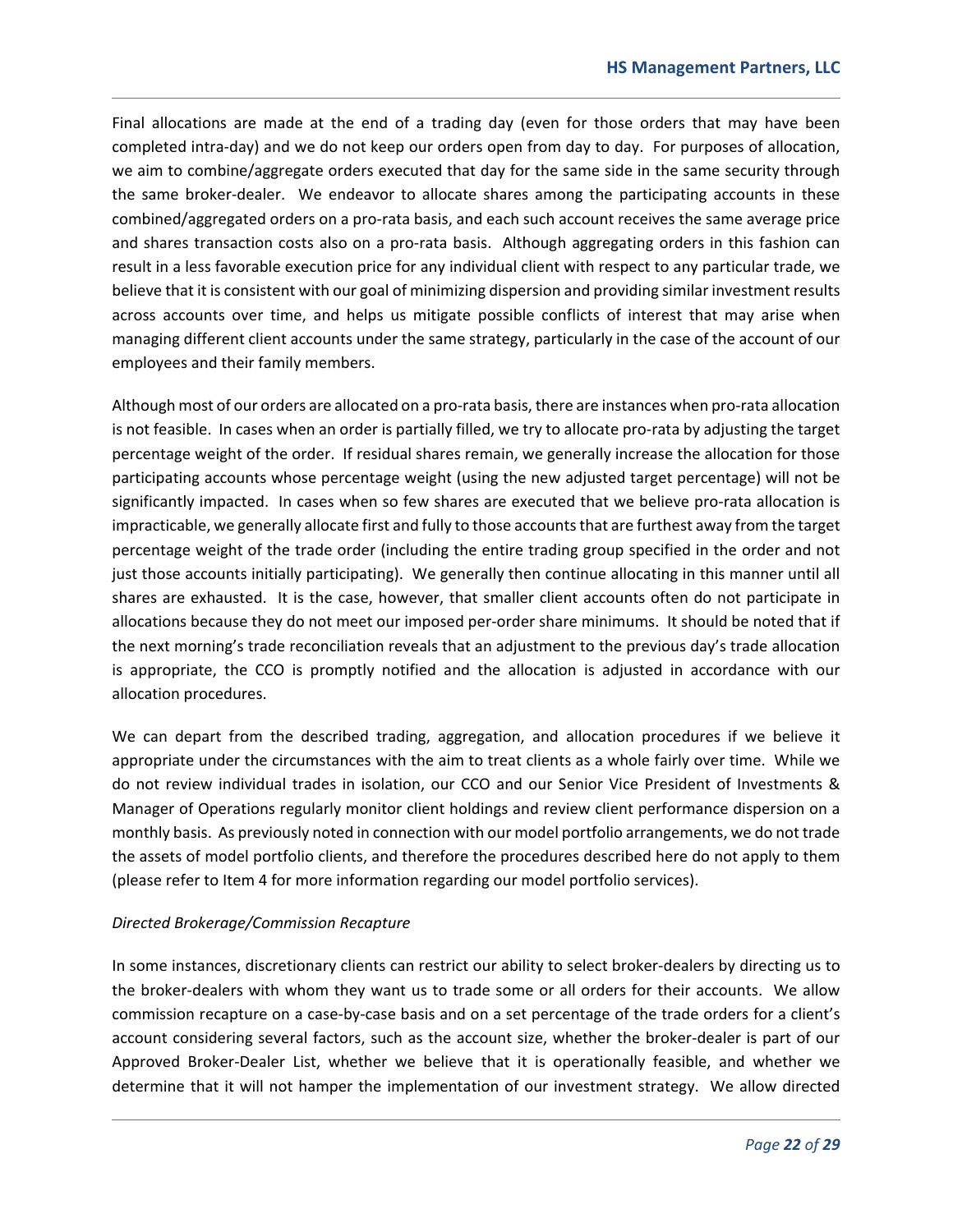brokerage to apply to all orders for accounts that custody at Schwab (see below). Directed brokerage and commission recapture instructions must be in writing and we reserve the right to accept them or reject them at any time and for any reason.

When clients direct us to use a specific broker-dealer, our ability to seek best execution for these client orders is likely to be hindered and can cost these clients more money, particularly when we cannot aggregate their trades with our other clients' orders. For example, when our other clients' orders are placed with an executing broker‐dealer that cannot satisfy a client's directed brokerage or commission recapture instructions, we will not be able to aggregate said client's orders with those of our other clients, and as a result, the directed brokerage or commission recapture clients may pay higher or lower commissions or receive less favorable or better net prices than we may have been able to obtain had we been given discretion to select the broker‐dealer (please refer to the *Trading, Aggregation, and Allocation of Client Orders* section above). Furthermore, when we cannot aggregate orders for a directed brokerage or commission recapture client with that of our other clients, we will initiate the directed brokerage or commission recapture clients' orders after the aggregated orders for our other clients are placed. In an attempt to prevent favoring one directed brokerage or commission recapture client over another, we use a randomly generated weekly rotation to determine the order of execution among clients who have opted to direct brokerage.

Clients who elect to custody their account assets at Schwab will pay Schwab a trade‐away fee for each trade we execute at broker‐dealers other than Schwab. To avoid this fee, we offer these clients (who include our partners, employees and their family members) the option of directing us to trade exclusively through Schwab. We disclose to these clients that by signing a Directed Brokerage Arrangement we may not be able to obtain best execution for their accounts. We also disclose that they may pay higher commissions and receive less favorable prices than clients for whom we exercise discretion in the selection of broker-dealers. In addition, we disclose to them that their orders will be initiated after aggregated block‐trade orders, as noted above. These clients must determine independently if such a directed brokerage arrangement is appropriate for them. It should be noted that we have access to proprietary and/or third‐party research reports from Schwab by virtue of having clients (including our partners, employees and their family members) that custody there and not based on soft‐dollar commissions. Please refer to the *Soft Dollar* section above and to Item 15 regarding opening a custodial account with Schwab.

#### *IPOs*

If we were to participate in an initial public offering (IPO), we will generally follow our allocation procedures (see above). Only those accounts that have indicated in writing their eligibility will participate in an IPO.

#### *Trade Errors*

We seek to correct our trade errors as promptly as possible without disadvantaging clients. We reimburse clients who suffer a loss based on the circumstances when we cause the error. In determining the impact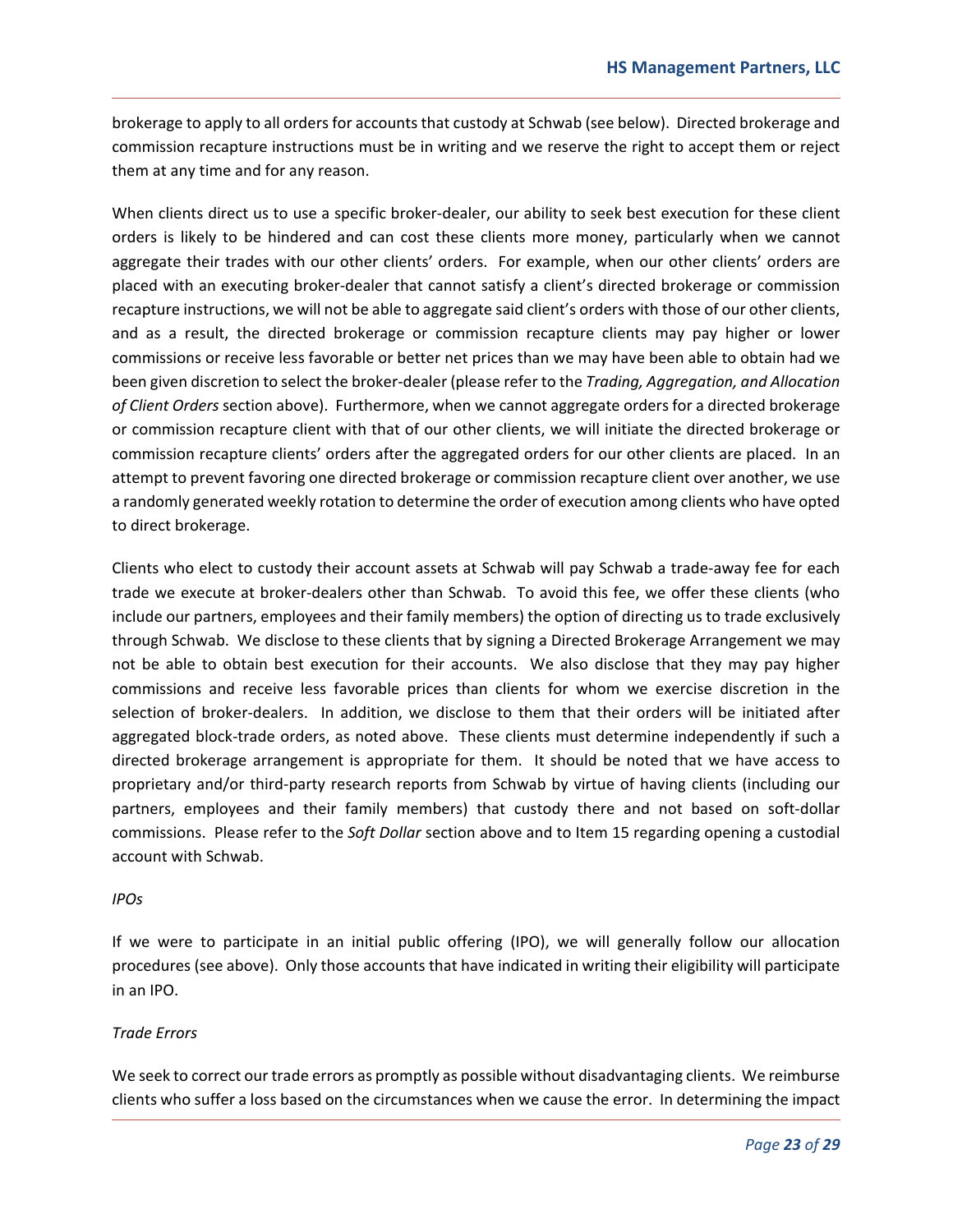of an error and if appropriate, we would normally net the gains/losses of multiple transactions related to the same error in a client's account and/or compare the relevant client's performance against our composite or the largest account in the relevant client's trading group. If the error was caused by a third party, we try to assist clients in addressing the issue with the responsible party although we cannot guarantee the third party's response.

Some gains are retained by clients while others are not. When a trade error is resolved directly in a client's account, gains resulting from the correction of the error remain in the client's account. When a trade error is resolved in the executing broker-dealer's own error account (as an accommodation to HSMP), gains resulting from the correction of the error are generally donated to charity (by either us or the broker‐ dealer and to the charity of our choice or of the broker‐dealer's choice) or remain with the broker‐dealer. We do not use soft dollars or future brokerage to compensate a broker‐dealer for the correction of trade errors.

As previously noted in connection with our model portfolio arrangements, we do not trade the assets of model portfolio clients, and therefore the procedures described here do not apply to them (see Item 4 for more information regarding our model portfolio services).

#### *Other Fees*

To the extent permitted by our investment guidelines and client restrictions and/or instructions, among other factors such as operational capabilities, we may choose to transact certain foreign securities as either Ordinary Shares ("ORD") or as American Depository Receipts (both sponsored and non‐sponsored) ("ADRs"). In certain circumstances, such as when we need greater liquidity or to accommodate the settlement requirements of client custodians, we may choose to convert between ORD shares and ADRs in some client accounts. In these cases, broker-dealers can charge our clients a fee for the conversion (generally not exceeding 5 cents per share). We will make a good faith determination in each particular circumstance as to whether conversion is in the best interest of our clients.

#### **Item 13 — Review of Accounts**

Members of our team review discretionary client accounts periodically to verify certain aspects of the implementation of our investment strategy. For example, our Senior Vice President of Investments & Manager of Operations generally reviews our trade inclusion report daily (for the prior trading day) with the aim of identifying discretionary accounts that have not participated in recent trades. Also, members of our operations team, under the supervision of our Senior Vice President of Investments & Manager of Operations, typically reconcile security and cash positions for most discretionary client accounts daily, against custodian records received electronically, when operationally feasible (accounts that are not reconciled daily are typically reconciled monthly against their custodian statements). In addition, our CCO performs a general daily, monthly, quarterly or annual review of our adherence to Firm guidelines and client restrictions as we believe appropriate. Furthermore, our CCO and our Senior Vice President of Investments & Manager of Operations generally review each account's performance versus the Firm's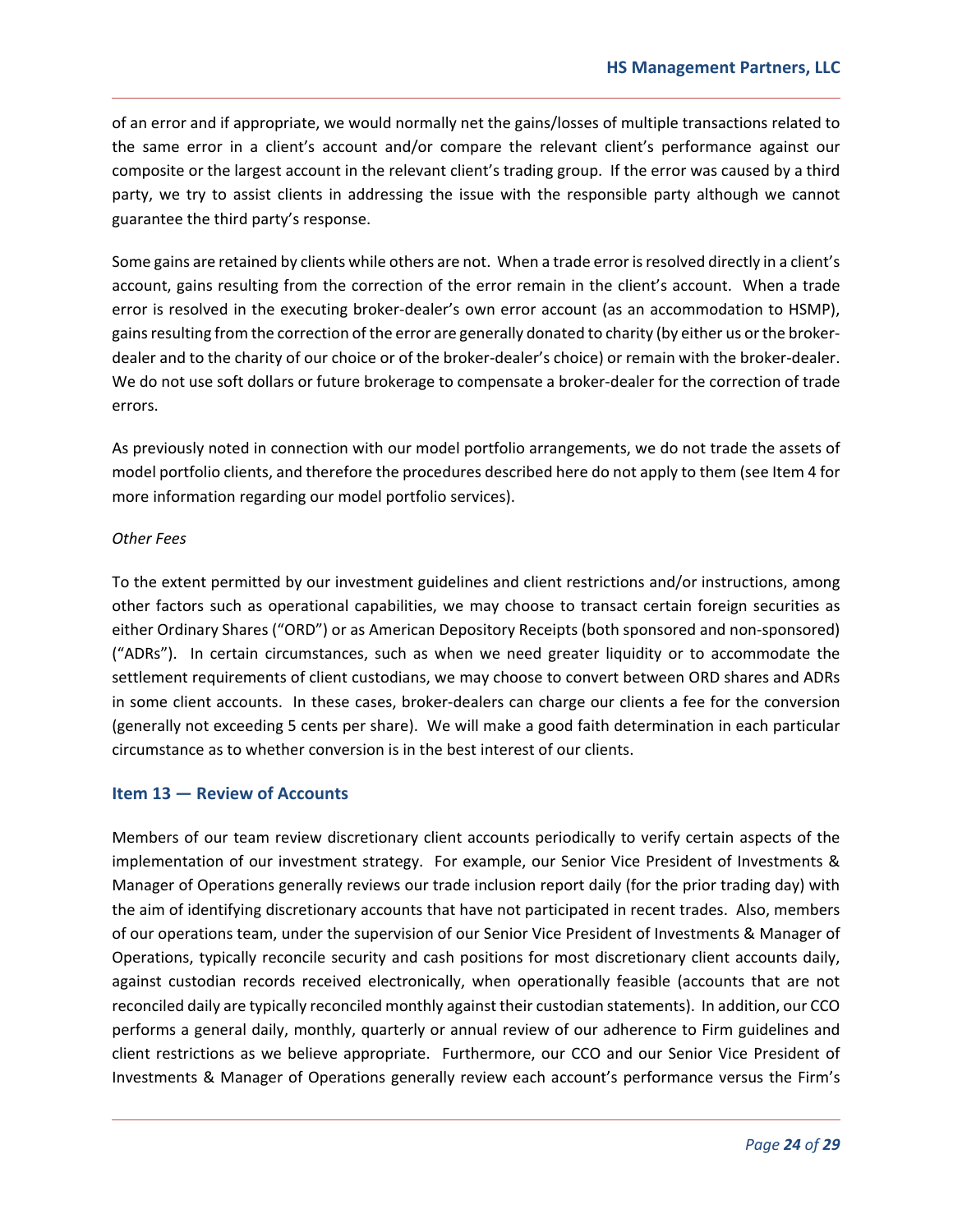composite on a monthly basis, and bring significant variations to the attention of our CIO to be addressed as applicable.

We typically provide discretionary clients with quarterly written reports summarizing account performance and portfolio holdings (partners and employees do not receive reports from HSMP). More frequent reports are sent to clients at their request. Our report of portfolio holdings urges clients to carefully review and compare their HSMP positions to their custodian statements.

As previously noted in connection with our model portfolio arrangements, we do not make the final investment decisions or trade for model portfolio clients. We generally review compliance with model portfolio guidelines and restrictions at the time of delivery of each model portfolio. Please refer to Item 4 for more information regarding our model portfolio services.

#### **Item 14 — Client Referrals and Other Compensation**

We do not have any oral or written arrangement to directly or indirectly compensate any person for client referrals. Except for the research and brokerage products and services mentioned in Item 12 (soft dollars) and for the research available from Schwab (please refer to Item 15), we do not receive any direct or indirect compensation from any person, other than clients, for providing advisory services to clients.

#### **Item 15 — Custody**

HSMP does not maintain physical custody of client funds or securities; however, in certain circumstances we can be deemed to have custody. For example, some of our discretionary clients have granted us authorization to directly instruct their custodians to pay our advisory fees (direct debit). Please refer to Item 5 for information related to direct debiting of fees.

We require our clients for whom we are deemed to have custody to maintain their accounts at a qualified custodian (generally U.S.‐based banks and registered broker‐dealers). Clients determine their own custodial arrangements and enter into a separate agreement with their custodians for custodial services over their account. HSMP does not receive compensation from any custodian (but see below the disclosure related to cases where Schwab acts as custodian). Qualified custodians should send their clients an account statement at least quarterly; clients should carefully review these statements. The account statements we provide to our discretionary clients urge them to compare the statements they receive from their custodians against the statements they receive from HSMP. For those clients for whom we are deemed to have custody, we seek to confirm annually with their custodians that they are sending clients their custodial statements at least quarterly.

Custodians may also offer clients the ability to write checks against their accounts. Check writing by clients can present operational difficulties and unintended consequences (such as an overdraft), particularly considering that we tend to be almost fully invested and generally keep low cash balances in client accounts. Accordingly, we do not accept check writing on behalf of any client account. Unless otherwise indicated in our investment advisory agreements, clients can direct their custodians to remove assets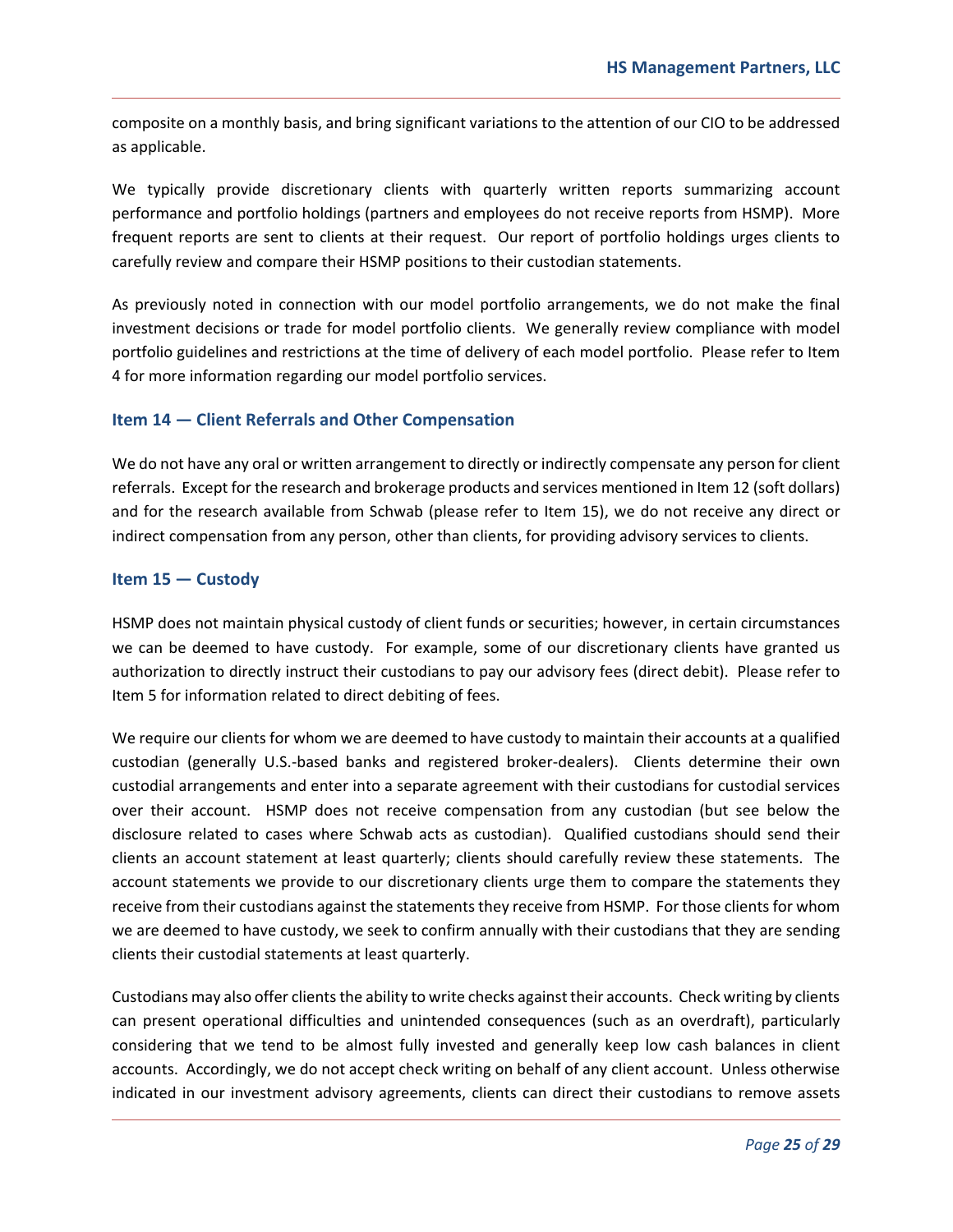from their accounts at any time without our consent, but clients shall provide us with prompt written notice of such removal and will be bound by all transactions we do on behalf of their accounts on or prior to when we actually receive the written removal notice from the client.

While we do not recommend custodians to our clients or prospective clients, in the few cases when they request our help in establishing a custodial account for our management, we typically help them set up a custodial account with Schwab. Clients must make their own determination as to the appropriateness of Schwab in their particular situation. If they decide to custody at Schwab, they will enter into a separate custodial agreement with Schwab, and Schwab will act as custodian and will likely also act as broker‐dealer for the account. HSMP is not affiliated with Schwab. It should be noted that we have access to proprietary and/or third-party research reports from Schwab by virtue of having clients (including our employees and their families) that custody there and not based on soft‐dollar commissions. This creates a conflict of interest for us in that we have an incentive to help clients set up an account with Schwab rather than another custodian, when clients request our help in establishing a custodial account for our management; however, as noted above, we do not recommend custodians (including Schwab) to clients. Please refer to Item 12 for information regarding directed brokerage agreements for clients who use Schwab as custodian.

It should be noted that HSMP does not accept disbursement authority beyond that needed for trading and settlement delivery versus payment, and to direct debit our investment advisory fees. Clients should carefully review their custodial arrangements so that they do not inadvertently grant us authority beyond this even if HSMP would not act on such broad authorization.

#### **Item 16 — Investment Discretion**

Clients sign an investment advisory agreement giving us discretionary authority to invest on their behalf. We manage accounts generally in accordance with the Firm's investment guidelines included in the agreement (please refer to Item 8 for a description of our investment strategy). However, at our sole discretion and in certain circumstances, clients can place reasonable investment restrictions on the management of their accounts (please refer to Item 4 for a discussion of client restrictions). In addition, at our sole discretion and under limited circumstances, clients can restrict our ability to select broker‐ dealers by directing us to the broker‐dealers with whom they want us to trade some or all orders for their accounts (please refer to Item 12 for a discussion of directed brokerage and commission recapture). HSMP does not manage accounts on a non-discretionary basis—where we would be required to obtain approval of our investment recommendations from clients prior to arranging or effecting the corresponding trade (please refer to Item 4 for a description of our discretionary advisory services).

As previously noted, we provide non-discretionary investment recommendations in the form of model portfolios—we do not make the final investment decisions or trade for model portfolio clients. Please refer to Item 4 for more information regarding our model portfolio services.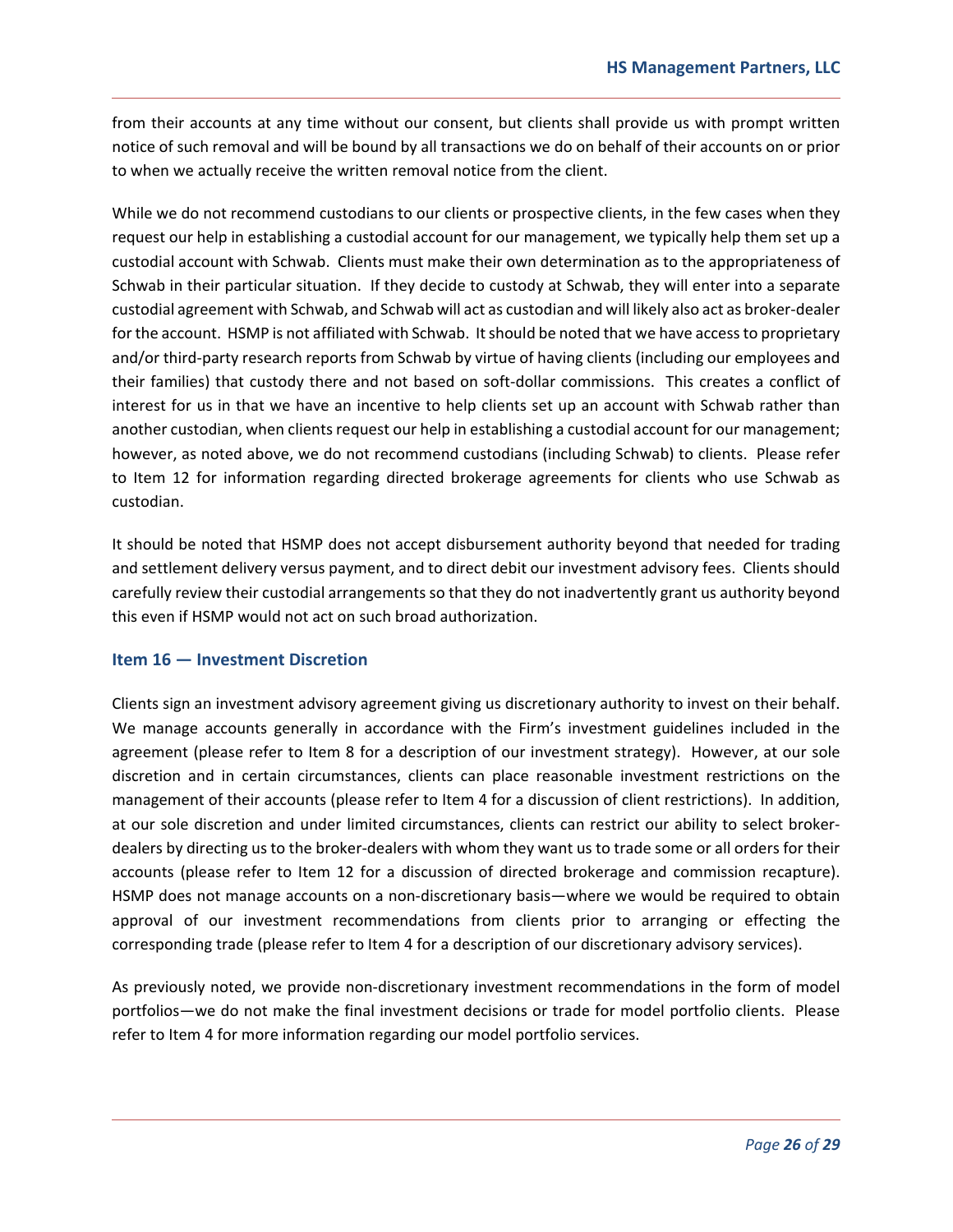#### **Item 17 — Voting Client Securities**

Clients can delegate their proxy voting authority to HSMP in their investment advisory agreement with us. Clients can also choose to retain their voting authority, in which case we do not vote their proxies. When the investment advisory agreement is silent as to who has authority to vote proxies, we will vote proxies as part of the client's overall delegation of discretionary authority to us, unless the client instructs us in writing otherwise. Clients may place restrictions on our voting authority or instruct us to vote a proxy in a certain way. Such restrictions or instructions must be clear and reasonable, be received in writing and in a timely fashion, and not be unduly burdensome to our operational processes. We reserve the right to accept or reject any client restriction or instruction at our sole discretion for any reason. Some members of the investment team are assigned to review proxy materials for specific issuers.

When the investment advisory agreement instructs us to vote proxies, or in those cases in which the agreement is silent and we vote proxy as part of the client's overall delegation of discretionary authority to us, and absent specific client restrictions or instructions, or other operational issues (see below), we will generally vote proxies from the same company the same way for each client. In addition, absent client restrictions or instructions, we will vote proxies for portfolio securities consistent with what we believe is the best economic interest of our clients or plan participants in the case of ERISA accounts. Considering that we invest in companies which we deem to have strong management teams that aim to maximize shareholder value, we generally vote proxies in favor of company management's recommendations (when we refer to company management, we mean the Board of Directors of the corresponding company). However, if upon analyzing the proxy materials and given the circumstances at hand, we determine that it is in our client's best interest to vote against management, we will do so.

Although we aim to generally vote all proxies from the same company the same way for each client, there may be instances when we do not vote all shares or vote only certain shares, due to some operational issues. For example, if we believe that voting a proxy will limit our ability to sell a stock, as may be the case for foreign shares that are blocked from selling for a designated period after casting a vote, we typically do not vote these shares, as we think that maintaining our ability to sell a position generally outweighs the benefit of voting. In addition, we do not vote those shares for which we do not receive all proxy information and, upon inquiring with the custodian or any other responsible party as applicable, we do not receive the information in a timely manner. Moreover, when clients participate in stock loan programs, we may not be able to vote proxies for loaned shares, as we are not a party to the stock loan program and do not recall shares for voting. Furthermore, we typically will not vote foreign shares if we determine that doing so is not operationally feasible because, for example, proxy information is not available in English, or authentication by the consul office is needed, or a local power of attorney should be granted.

Clients who did not delegate their proxy voting authority to HSMP should receive their proxy materials directly from their custodians or the company's proxy agent. In the event we inadvertently receive proxy materials for these clients, we will forward the materials to the client. In such circumstances, we are not responsible for any adverse impact to a client if proxy materials are not received timely in advance of a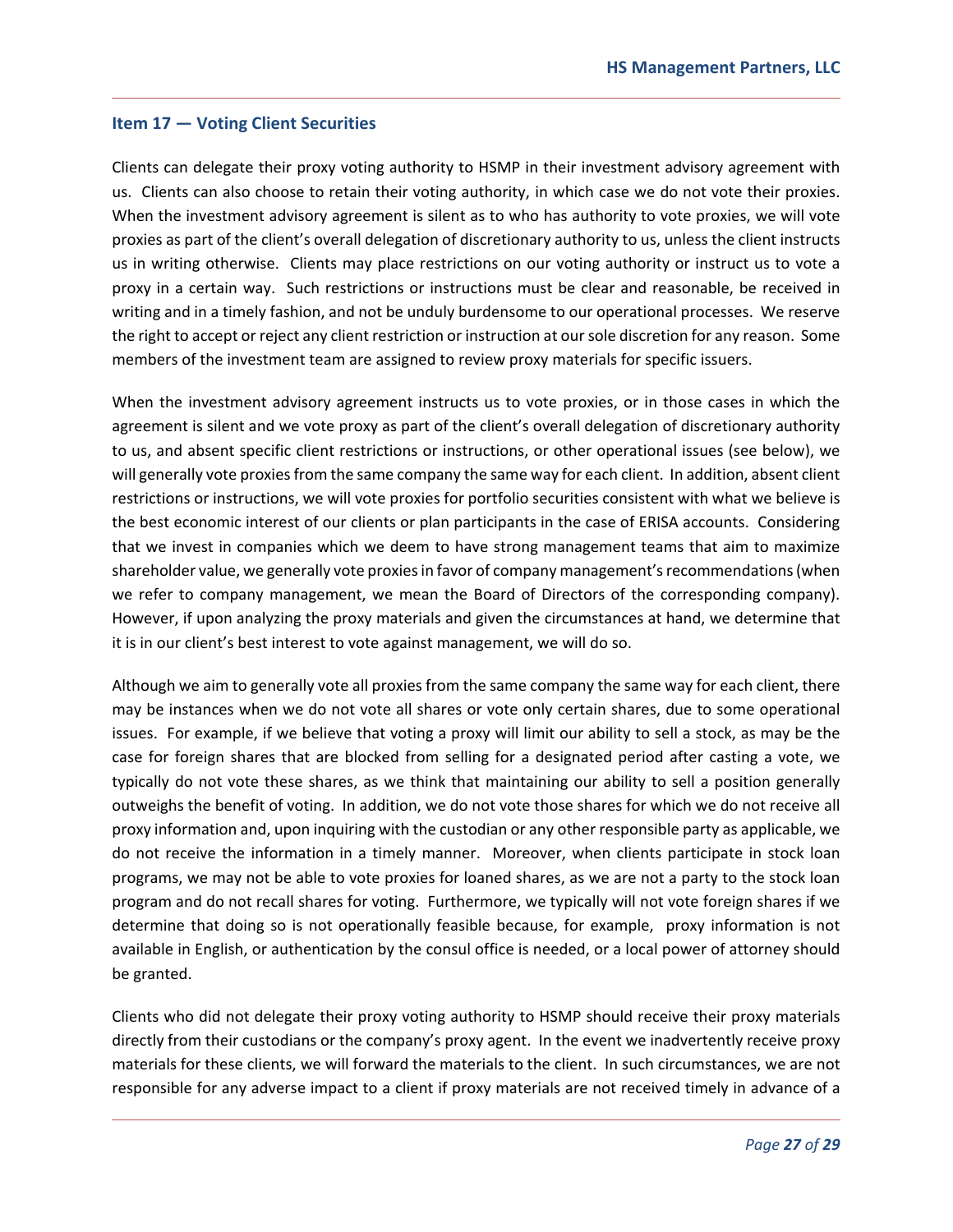scheduled vote. Although we may discuss proxies with clients as a general matter, we do not advise clients about particular solicitations when they have chosen to vote their own proxies.

Conflicts of interest in proxy voting can arise in various and sometimes unforeseen ways (for example, if a company soliciting the proxy is an existing client or is in the process of signing an investment advisory agreement with us). If we determine that there is a conflict of interest between us and our clients, we will continue to follow our existing proxy voting guidelines (we believe that following our guidelines helps us maintain our voting impartiality), and our Proxy Voting Committee may need to evaluate our voting decision under certain circumstances. If we determine that there is a material conflict, our Proxy Voting Committee and CCO will discuss the appropriate action, and we will generally continue to follow our existing proxy voting guidelines (as previously mentioned, we believe that following our guidelines helps us maintain our voting impartiality); however, if in the opinion of our Proxy Voting Committee the conflict is such that we believe our voting impartiality is compromised even when following our guidelines, the Committee may decide, as applicable and if time allows, to seek an independent third‐party voting recommendation or disclose the conflict and ask clients for voting direction. In any event, an employee involved in a conflict will not be part of the proxy voting decision.

Clients can request information on how we voted their shares, and can also ask for a complete copy of our proxy voting policy. These requests should be directed in writing to our CCO at our address listed on the cover page of this Brochure. We use a third party's platform to assist us administratively in the proxy voting process. We keep voting records for five or six years as applicable under the Advisers Act and the Investment Company Act.

#### *Class Actions and Other Legal Matters*

HSMP is an investment adviser, and as such, it is hired to provide investment advice. We believe that clients, their custodians, and their legal advisers are best suited to make determinations regarding a client participation in class actions or other legal matters, including class actions claim eligibility notices and filings, as making such determination depends on the merits of the actions and also on the assessment of a client's particular circumstances. Accordingly, HSMP does not generally take any responsibility for class actions or similar matters concerning past or current holdings in client accounts.

However, unless otherwise agreed with a client, when we receive written notice of a class action or other legal matter relating to stocks in our client portfolios, we will typically either allow custodians to file the corresponding proof of claims or make arrangements for the filing, assuming that we receive the notice with sufficient advanced notice. In either case, we will not seek to determine on an individual basis whether facts and circumstances relevant to each corresponding client would suggest that participation or non‐participation in a class action or other legal matter is appropriate or more advantageous to each corresponding client or in the best interest of the client. Therefore, a client for whom a proof of claim notice is filed can as a result waive other claims that it may have against the target of the class action which may or not be in the best interest of the client.